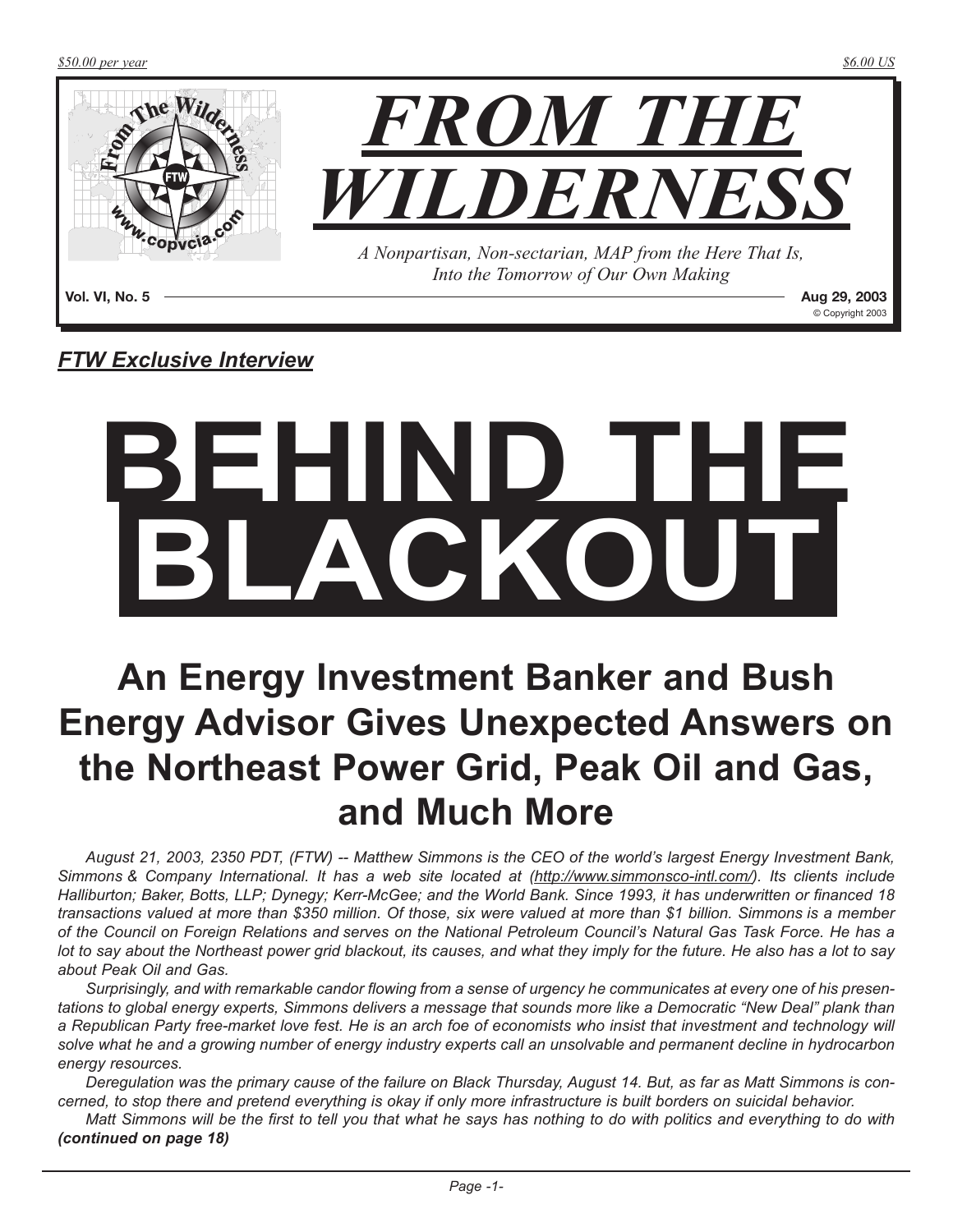# **Where Is The Money?**

**A New Interactive Web Site Hits You in the Face Over the Enron-Style Looting of the US Treasury and What It Means to You Personally A Political Reality Check for California's Political Circus**

By Michael C. Ruppert

August 8, 2003, 1200 PDT, (FTW) -- Wholesale Enron-style looting of US taxpayer money on a scale that threatens the stability and safety of every American has prompted an historic alliance between activism, technology, and financial expertise. A new interactive web site, www.whereisthemoney.org/, now makes real, on a local level selected by each user, the enormous amounts of money that have been stolen from the US Treasury. It also makes clear that most of our current problems---from energy shortages, to federal, state and local budget deficits, to needed infrastructure changes- --could be addressed if the US government and private corporations like Lockheed-Martin and CFC-DynCorp were held accountable for their mishandling of taxpayer money.

The web site is a collaborative project between three disciplines as represented by its creators:

• Former Assistant Housing Secretary and past Managing Director of Dillon Read Catherine Austin Fitts, (www.solari.com);

Henri Poole, President of Affero, Inc. (http: //www.affero.com/) and board member of The Free Software Foundation http://www.fsf.org/ .

#### *(continued on page 9)*

### *From The Wilderness*

Michael C. Ruppert Publisher/Editor

Contributing Editor--------------- Peter Dale Scott, Ph.D. Contributing Editor – Energy ---------- Dale Allen Pfeiffer Office of Public Affairs---------------------- Michael Leon

*From The Wilderness* is published eleven times annually. Subscriptions are \$50 (US) for 12 issues.

#### *From The Wilderness*

P.O. Box 6061- 350, Sherman Oaks, CA 91413 www.copvcia.com editorial: editor@copvcia.com subscriptions and customer service: service@copvcia.com

(818) 788-8791 \* (818) 981-2847 fax

### **TABLE of CONTENTS**

| Smoking Gun: The CIA's Interest in Peak Oil 4                                                          |  |
|--------------------------------------------------------------------------------------------------------|--|
| "Democracy is Under Attack - Let's Take it Back" -<br>Fearless Address in Harlem by Cynthia McKinney 6 |  |

© Copyright 2003, Michael C. Ruppert and *From The Wilderness Publications*, www.copvcia.com. All Rights Reserved.

#### **REPRINT POLICY**

Any story, originally published in *From The Wilderness*, more than thirty days old may be reprinted in its entirety, non-commercially, if, and only if, the author's name remains attached and the following statement appears:

"Reprinted with permission, Michael C. Ruppert and From The Wilderness Publications, www.copvcia.com, P.O. Box 6061-350, Sherman Oaks, CA, 91413. 818-788-8791. *FTW* is published monthly, annual subscriptions are \$50 per year."

THIS WAIVER DOES NOT APPLY TO PUBLICATION OF NEW BOOKS.

For reprint permission for "for profit" publication, please contact Michael Leon. For Terms and Conditions on subscriptions and the *From The Wilderness* website, please see our website at: www.fromthewilderness.com or send a self-addressed stamped envelope with the request to the above address.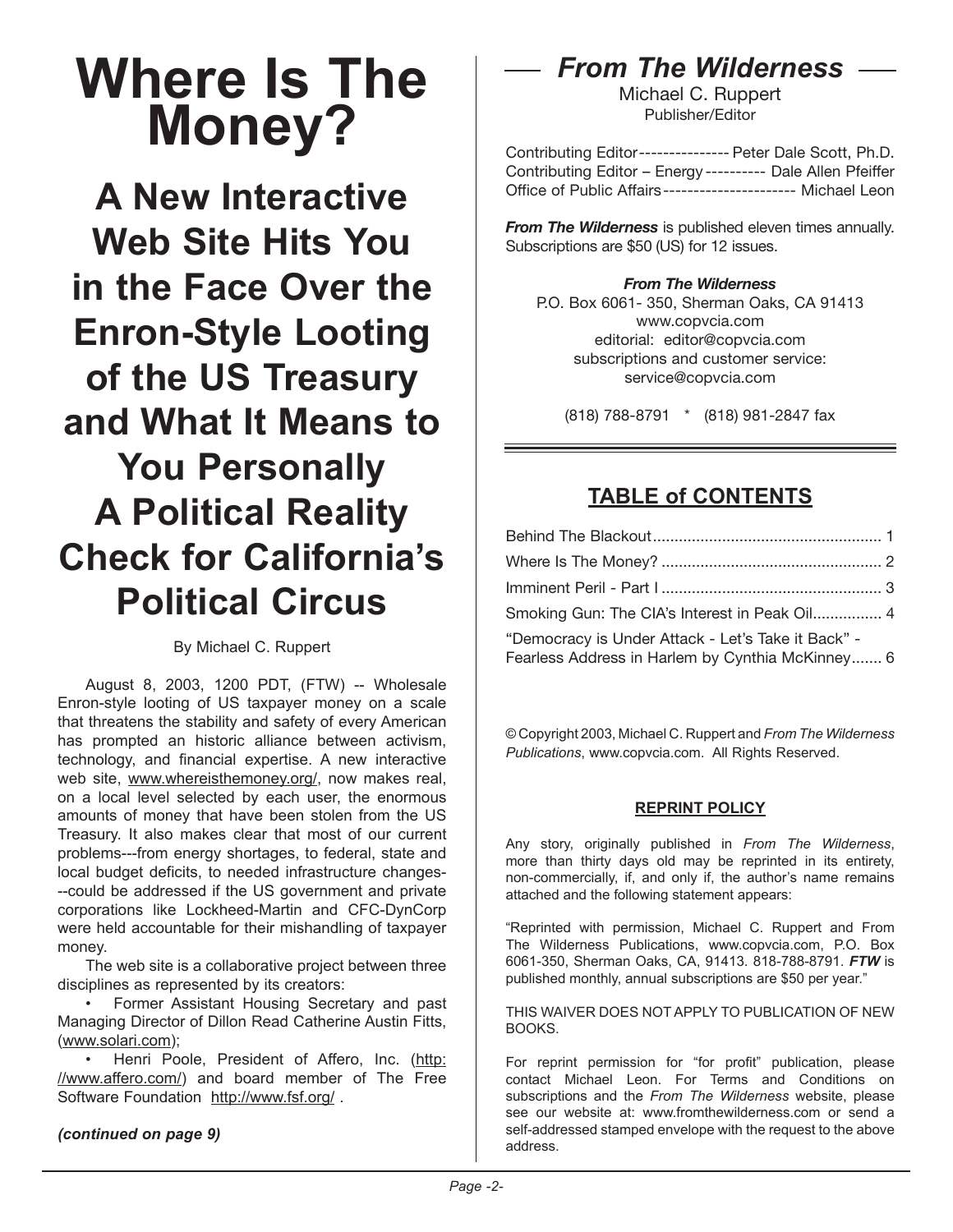# **Imminent Peril (Part I)**

*Scientists are warning that we have only one or two generations to avoid global catastrophe. Why aren't we heeding their warnings, and what can be done?*

#### **by Dale Allen Pfeiffer,** *FTW* **Contributing Editor for Energy**

 *[A massive blackout cripples the Northeast US. More than 3000 die of heat in France. President Bush tells the world "This*  is a wake up call." But he doesn't tell the truth about why this is so. For more than 40 years, according to data analyzed by the *Global Commons Institute (GCI) (http://www.gci.org.uk/) there has been a near 100% correlation between world GDP growth and the emission of greenhouse gases from the consumption of hydrocarbon energy. This demonstrates the occurring collision of an economic paradigm based upon debt, fractional reserve banking and infinite growth with unavoidable limits on the energy that fuels that growth. Peak Oil and Gas is killing us now. The environment has just formed an axis with it.*

*As GCI has so succinctly stated, the human race – if it wishes to survive – must change from an economic model of Expansion and Divergence to one of Contraction and Convergence. What we are seeing is that it is not just the poor people who are going to perish, it is the rich ones too.*

*FTW readers have written to us frequently that we have not offered a solution to the problem of Peak Oil and Gas. Oh, but we have. Two things are required for the survival of the human race. Without these changes, there is no place to begin. They are an overturning of the current economic-political paradigm and a conversion to an equity-based financial model with absolute transparency and accountability. Toward these ends, we have pointed repeatedly to the work of investment banker Catherine Austin Fitts at her web site (http://www.solari.com/). We recently also drew attention to her work on the theft of trillions of dollars of public funds which are desperately needed to begin infrastructure changes and to address financial crises which are destroying the ability of public institutions to address these life-and-death challenges. Holding government accountable is the first step. To understand what the theft of trillions of dollars means to you and your family, please visit: http: //www.whereisthemoney.org/.* 

*The lies and deception of the Bush Administration leading to the war in Iraq; the continuing unraveling of the administration's account of the events of 9/11; and the energy crises and climate changes that are killing people now are all irrevocably and undeniable connected. That has been FTW's single-minded message since 9/11. Here, FTW's Contributing Editor for Energy, Dale Allen Pfeiffer, brings home the reality and the urgency of the crisis. – MCR]* 

*August 18, 2003, 1930 PDT, (FTW) -- C*urrent world events are being played out against a setting of resource depletion and other environmental problems that are not recognized by most people, nor even acknowledged by many of the world's decision makers. In fact, there is a concerted effort by many corporations and economists to dismiss these problems as nonexistent. Corporations choose to dismiss these problems because they do not want to admit their own culpability, and because the solution to these problems will prevent them from carrying out business as usual. Economists refuse to face these problems because to do so they must admit that their pet economic models are deeply flawed, and because these problems point up the unsustainable madness of capitalism with its market mechanisms. Yet the scientific community reached a consensus over the last decade and has sounded the warning bell.

#### **Royal Society of London & US National Academy of Sciences, 1992**

The first warning was issued over a decade ago, in 1992, when the Royal Society of London (RS) and the US National Academy of Sciences (NAS) issued a joint statement entitled *Population Growth, Resource Consumption, and a Sustainable World.*1 This joint statement was unprecedented. For its part, the Royal Society has a history of being reticent about making statements of a controversial nature.

In this statement, the RS and the NAS point out that environmental changes affecting this planet may irreversibly damage the earth's capacity to sustain life. Furthermore, humanity's own efforts to achieve satisfactory living standards are threatened by environmental deterioration. The report warns that, while science and technological advances can prove invaluable in resolving these problems, still… "it is not prudent to rely on science and technology alone to solve problems created by rapid population growth, wasteful resource consumption, and harmful human practices."<sup>2</sup> The scientists maintain that changes in human patterns of behavior and resource consumption are necessary, along with stabilization and even reduction of human population.

The statement concludes: "The future of our planet is in the balance. Sustainable development can be achieved, but only if irreversible degradation of the environment can be halted in time. The next 30 years may be crucial." $\underline{3}$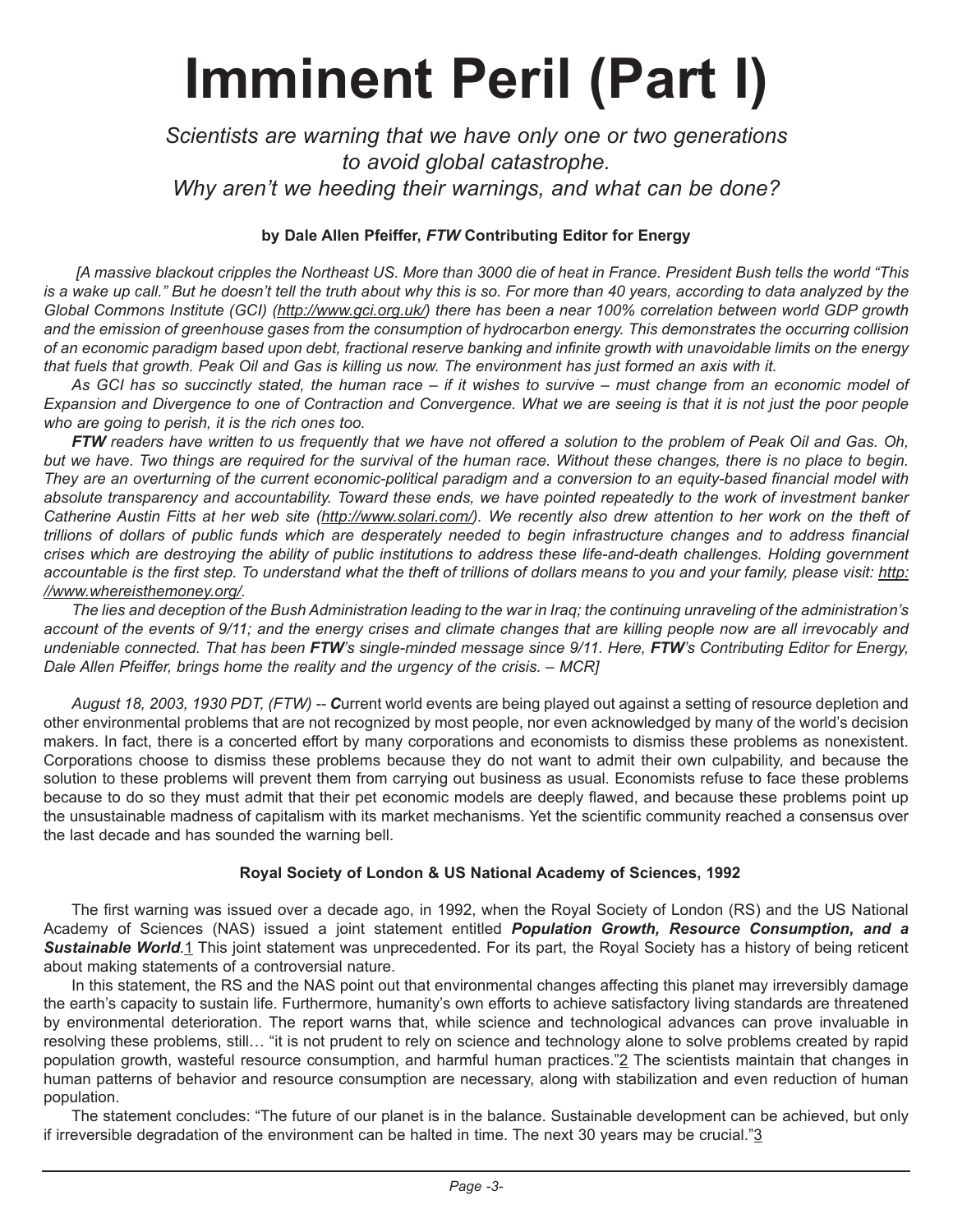Also in 1992, the Union of Concerned Scientists issued a *World Scientists' Warning to Humanity*, which was signed by over 1,700 scientists from around the world, including the majority of the Nobel laureates in the sciences.4 The language in this document is a little less cautious than the statement by the RS and NAS. The Warning to Humanity spells out quite plainly the peril we face, and the necessity and urgency of resolving these problems; it also helps to point in the direction of a possible solution.

Humanity is warned that we must make fundamental changes if we are to avert the collision towards which our present course is steering us. The scientists point to the various vital environmental systems that are all suffering from critical stress: the atmosphere, fresh water resources, the oceans, the soils, the forests and living species. They point out that much of this damage is either permanent or irreversible on a scale of centuries. The warning states that:

*Our massive tampering with the world's interdependent web of life-coupled with the environmental damage inflicted by deforestation, species loss, and climate change-could trigger widespread adverse effects, including unpredictable collapses of critical biological systems whose interactions and dynamics we only imperfectly understand.* 

*Uncertainty over the extent of these effects cannot excuse complacency or delay in facing the threat.5*

They emphasize that we are quickly approaching many of the earth's limits. They state that current economic practices in both the developed and the developing world cannot continue without doing irrevocable damage to the planet's vital systems. The statement places a limit of only a few decades before we have lost any opportunity to resolve the threats now facing us. And they iterate:

*We the undersigned, senior members of the world's scientific community, hereby warn all humanity of what lies ahead. A great change in our stewardship of the earth and the life on it is required, if vast human misery is to be avoided and our global home on this planet is not to be irretrievably mutilated.6*

The document admonishes the developed countries for being the greatest polluters in the world, and exhorts them to reduce overconsumption. It also points out that the developed nations have an obligation to provide aid to the developing nations. This is incumbent upon the affluent nations because much of their wealth has accrued through the extortion of resources and labor from the developing nations. The developing nations cannot make the changes necessary without the financial resources and technical skills that can only be supplied by the developed nations. We must realize that we are all in this together, and we will only resolve these problems if we refuse to leave any group of people behind. Failure will trap us in "…spirals of environmental decline, poverty and unrest, leading to social, economic and environmental collapse."*I* 

The success of this endeavor, the document points out, will require a major reduction in violence and war. The trillions of *(continued on page 11)*

## **Smoking Gun: The CIA's Interest in Peak Oil**

(Special to *From the Wilderness*) *by Richard Heinberg*

*[A recently declassified 1977 CIA study on Peak Oil in the Soviet Union is a telling indicator that Peak Oil issues have been of secret concern to policy makers in the US for a long time. Here, Professor Richard Heinberg, author of the best-selling book "The Party's Over" describes what the CIA was looking at, and offers some insight as to why.*

*I recently discussed the CIA document with Professor Kjell Aleklett of the University of Uppsala in Sweden, who is the current President for the Association for the Study of Peak Oil and Gas (www.peakoil.net). Aleklett shed further light on the current phenomenon of large Russian oil exports by noting that the demise of the Soviet Union and Russian economic crashes of the mid-to-late 1990s effectively delayed Russia's peak for about ten years. This is the so-called "second peak" for Russia, which production graphs currently show.*

What this also means is that while Russia is currently a major oil exporter, selling oil hand over fist, it will not be able *to sustain either its economic recovery or its current production rates for more than a few more years. Russia's continued salvation and future economic clout will no doubt be based upon the fact that it possesses half of all the natural gas reserves on the planet. Current business and economic developments with Britain and Western Europe indicate that Europe, and especially Britain -- already experiencing severe gas shortages – are well aware of this reality.*

*For those who have not already read Heinberg's book "The Party's Over: Oil, War and the Fate of Industrial Societies," I cannot encourage it enough. It is the blueprint for what is to come, even as a massive and yet unexplained power outage cripples the Northeast US and parts of Canada. Whatever the cause of this blackout it is a future-image of what is coming for*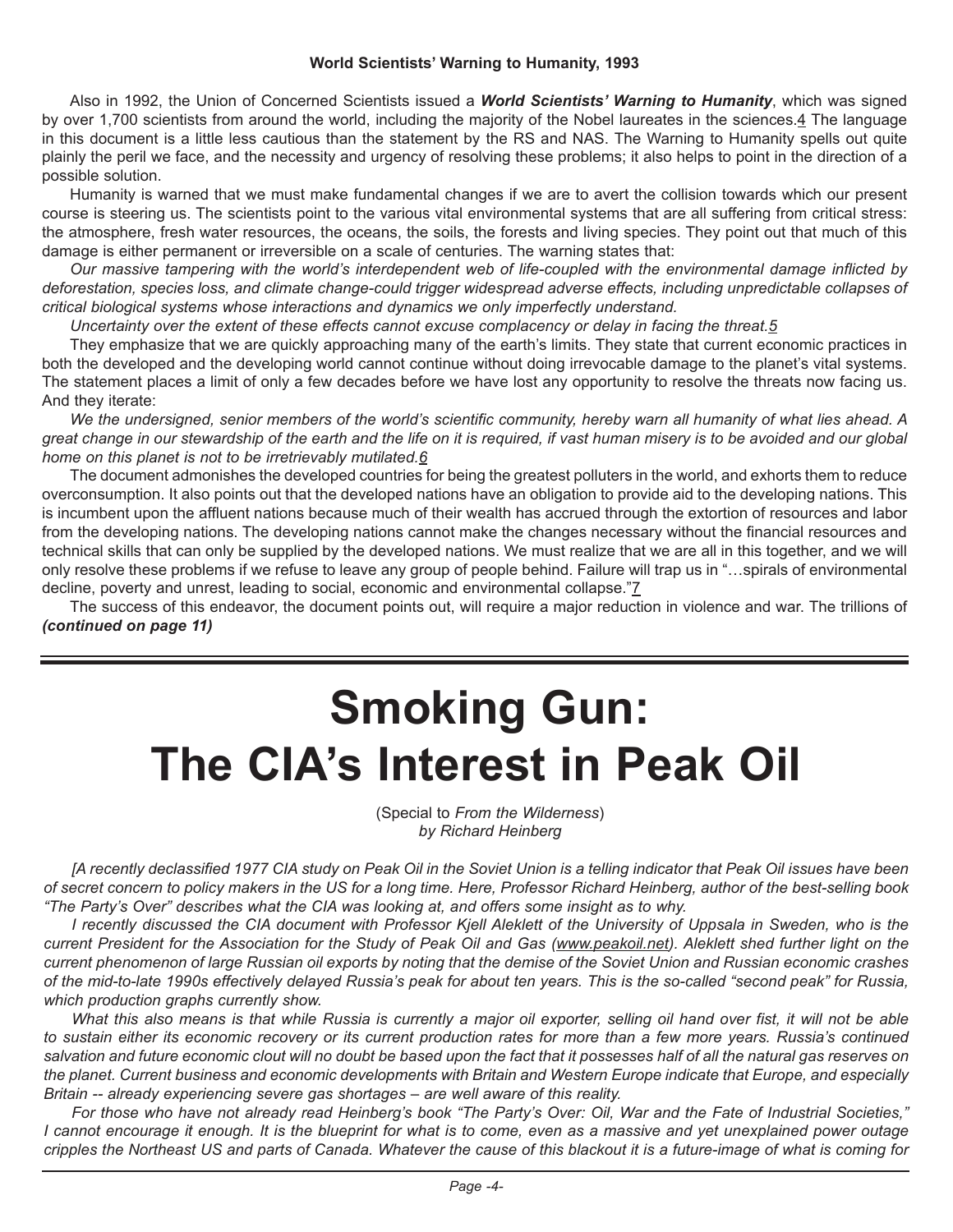*all of us. FTW now has the book for sale at discount rate at www.fromthewilderness.com. It's about the best investment for your future that I can think of. – MCR]*

August 15, 2003, 1200 PDT,  $(FTW) - A$  recently declassified CIA document casts new light on some of the most significant geopolitical events of the past quarter century. This document, an Intelligence Memorandum titled "The Impending Soviet Oil Crisis (ER 77-10147)," was issued in March 1977 by the Office of Economic Research and classified "Secret" until its public release in January 2001 in response to a Freedom of Information Act (FOIA) request. (1) Until now, the document has prompted little discussion.

The Memorandum predicts an impending peak in Soviet oil production "not later than the early 1980s" (the actual peak occurred in 1987 at 12.6 million barrels per day, following a preliminary peak in 1983 of 12.5 Mb/d). "During the next decade," the unnamed authors of the document conclude, "the USSR may well find itself not only unable to supply oil to Eastern Europe and the West on the present scale, but also having to compete for OPEC oil for its own use." The Memorandum predicts that the oil peak will have important economic impacts: "When oil production stops growing, and perhaps even before, profound repercussions will be felt on the domestic economy of the USSR and on its international economic relations."

The significance of the document requires some unpacking. First, we must understand the historical context in which it appeared.

Oil production in the US had peaked in 1970, just a few years earlier. This was arguably the most important economic event of the past half-century: until then America was the world's foremost oil producer; for much of the twentieth century it was also the world's foremost oil exporter. American oil won both World Wars for the Allies and made the US the world's richest and most powerful nation. Meanwhile, throughout most of this same period the USSR remained the world's second foremost oil-producing nation.

The American oil peak signaled the end of an era: from that point on, the US would become increasingly dependent on imports—and this dependence would entail serious costs, as became apparent with the Arab OPEC oil embargo of 1973, which sent the US economy into a tailspin. (2) Clearly, CIA analysts in 1977 understood the importance of the American oil peak and believed that a peak of petroleum production in the USSR would have similar or even graver consequences for that nation.

This much is clear and undisputable. Less clear is what was done with the information. Soon after assuming office in 1981, the Reagan Administration abandoned the established policy of pursuing détente with the Soviet Union and instead instituted a massive arms buildup; it also fomented proxy wars in areas of Soviet influence, while denying the Soviets desperately needed oil equipment and technology. Then, in the mid-1980s, Washington persuaded Saudi Arabia to flood the world market with cheap oil. Throughout the last decade of its existence, the USSR pumped and sold its oil at the maximum possible rate in order to earn foreign exchange income with which to keep up in the arms race and prosecute its war in Afghanistan. Yet with markets awash with cheap Saudi oil, the Soviets were earning less even as they pumped more. Two years after their oil production peaked, the economy of the USSR crumbled and its government collapsed.

Did the Reagan administration base its Cold War strategy on the CIA study, in the expectation that a Soviet Union economically weakened by oil depletion would collapse if pushed hard on other fronts?

That question is mostly of historical interest. But the Agency's focus on the phenomenon of oil peaks has important implications for the present. For the past decade, oil experts have been debating when *global* oil production will peak. Pessimists say the global peak may already have occurred in 2000; optimists say it won't come until 2025 or so. A growing consensus of petroleum geologists places this pivotal event in the mid-range period of 2006 to 2015. (3) From a certain perspective, the amount of time in dispute is not of great significance: whether we have a year or two or a decade or two before the supply of oil can no longer meet demand is relatively trivial from a historical, analytical point of view (though of considerable significance for billions of individual humans needing to make plans for the years ahead); the result in either case will be the same—a slow motion global economic and industrial collapse.

The 1977 CIA document shows clear and detailed awareness of oil issues, including depletion, extraction technologies, pipelines, areas of likely new discovery, the quality of existing reserves, and the dynamics of the global oil market. The CIA has obviously been studying oil very carefully for some time and must therefore understand the issue of global oil peak.

This begs the questions: Does the Agency have a strategy for dealing with this impending mega-event? Or is the Agency's job merely to provide information, and allow the current Administration to formulate policy?

Here we must speculate. The developing semi-public row between the neoconservatives of the present Administration and CIA insiders suggests that the Bush team's plan for invading Iraq and subsequently redrawing the map of the Middle East may not exactly coincide with Agency recommendations. We know that the Bush-Cheney team is independently aware of the issue of peak oil because international oil investment banker Matthew Simmons, who has written extensively and forcefully on depletion issues, was an advisor to Vice President Cheney's now-infamous Energy Task Force in 2001. (4)

If policy makers and their intelligence analysts understand the phenomenon of peak oil, and perhaps even used it strategically during the 1980s to undermine the Soviet Union, and are aware of the upcoming global peak, they must be interested to direct geopolitical events accordingly. What thoughts may be occurring to them in this regard?

The Middle East boasts 70% of global proven reserves of oil. Saudi Arabia has the world's largest reserves (25% of the total), and most of the 9/11 hijackers are alleged to have come from that country. Osama bin Laden is a Saudi native, and his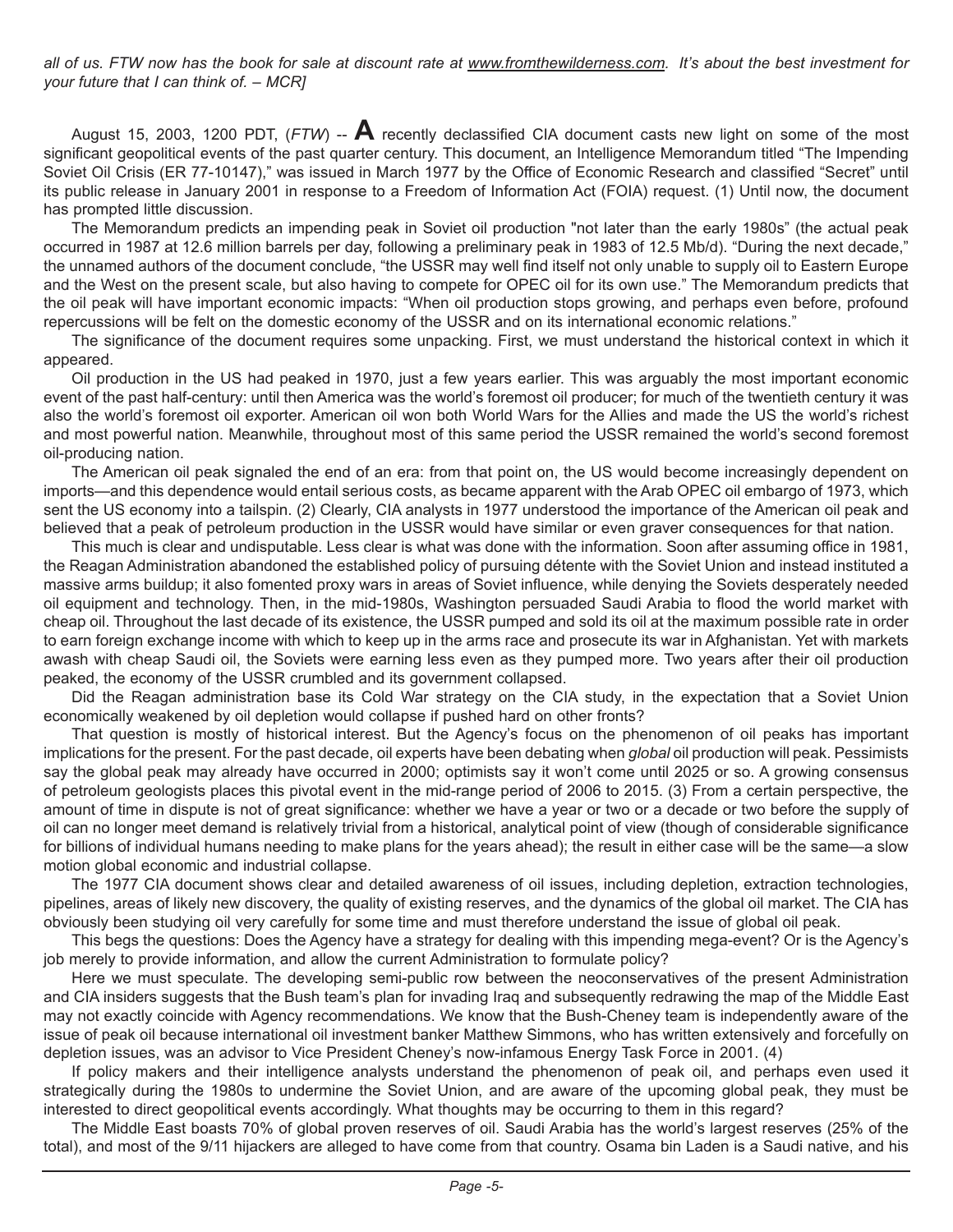published statements center on the project of ejecting American influence from the nation of Medina and Mecca.

If, as the neoconservatives have repeatedly hinted, Iraq is only the first stage in a larger project of regional regime change, then the real prize must lie just to the south in the giant fields east of Riyadh. One cannot help but wonder if the long-coddled Saudi government is even now being set up for a fall.

As events unfold, it will be of more than passing interest to see whether the CIA and the Bush Administration reconcile their differences, or whether the neoconservatives' hubris and ideological monomania will be their undoing.

Meanwhile, the real motives and long-term strategies of policy makers and intelligence gatherers alike will likely remain opaque to citizens who pay in blood and dollars for their government's military adventures. "The Impending Soviet Oil Crisis" gives us a rare, limited glimpse into the machinery of covert information analysis and decision-making that shape history as we live it.

#### **Notes**

- 1. To access the document, go to the web site <http://www.foia.cia.gov>. In the document search field type <er 77-10147>.
- 2. For a more thorough discussion of the role of oil in US history, see *The Party's Over: Oil, War and the Fate of Industrial Societies* (New Society, 2003), pp. 37–42, 69–84.
- 3. *Ibid.,* pp. 87–121.
- 4. See <http://www.simmonsco-intl.com/research.aspx?Type=researchspeeches>.

**Richard Heinberg** is the author of *The Party's Over: Oil, War and the Fate of Industrial Societies* (New Society, 2003). He is a journalist, educator, editor, and lecturer, and a Core Faculty member of New College of California, where he teaches courses on "Energy and Society" and "Culture, Ecology and Sustainable Community."

### **A Speech by the Honorable Cynthia McKinney**

## **"Democracy Is Under Attack - Let's Take it Back"**

*The truth never disappears.*

----------

*In a recent speech in Harlem, McKinney offered some sobering and very direct observations about race relations in America, 9/11, civil liberties, independent media, From The Wilderness and our national ad campaign which is encountering stiff, unethical, and unconstitutional resistance from major publications which seem to be continually resetting the height of the bar we must clear in order to get the ads run. To clarify one point: While papers like The Boston Globe and The Atlanta Journal Constitution have refused to run the ad after checks were written to the brokerage firm and AFTER the papers had approved it, no check has yet been written for The New York Times. The Times has simply reneged on a prior approval and agreement to run the ad. Each time FTW passes a new test, another one mysteriously appears. The powers that be are afraid of these ads. Yet they have seen nothing compared to the price they will pay when the stench of censorship becomes so blatant and obvious that the people realize that the most precious right of every American has been taken away.*

*Such censorship is not going unnoticed. The right of free speech and equal access is not one that can be violated without a reaction. – MCR, August 5, 2003]*

How proud I am to stand at Abyssinian Baptist Church in Harlem USA!

Thank you Reverend Butts, Bob, Ruby Dee, Ossie Davis, Sonia Sanchez, Ralph Carter, Hakim, the Coalition of Artists and Activists, and all who worked hard to put this rally together. And thank you for inviting me.

How appropriate that we gather here at this Church, with all its rich history of proud resistance and indignant defiance of a social order that relegated the giants of their day to second class citizenship.

And what an honor for me, to stand among the giants of our day, if only for a moment, and see America's landscape from their gaze.

What this rally means, is that America's vista has now become as ravaged in its pristine hillside villas as it has always been for those of us who muddle behind the cities' shadows.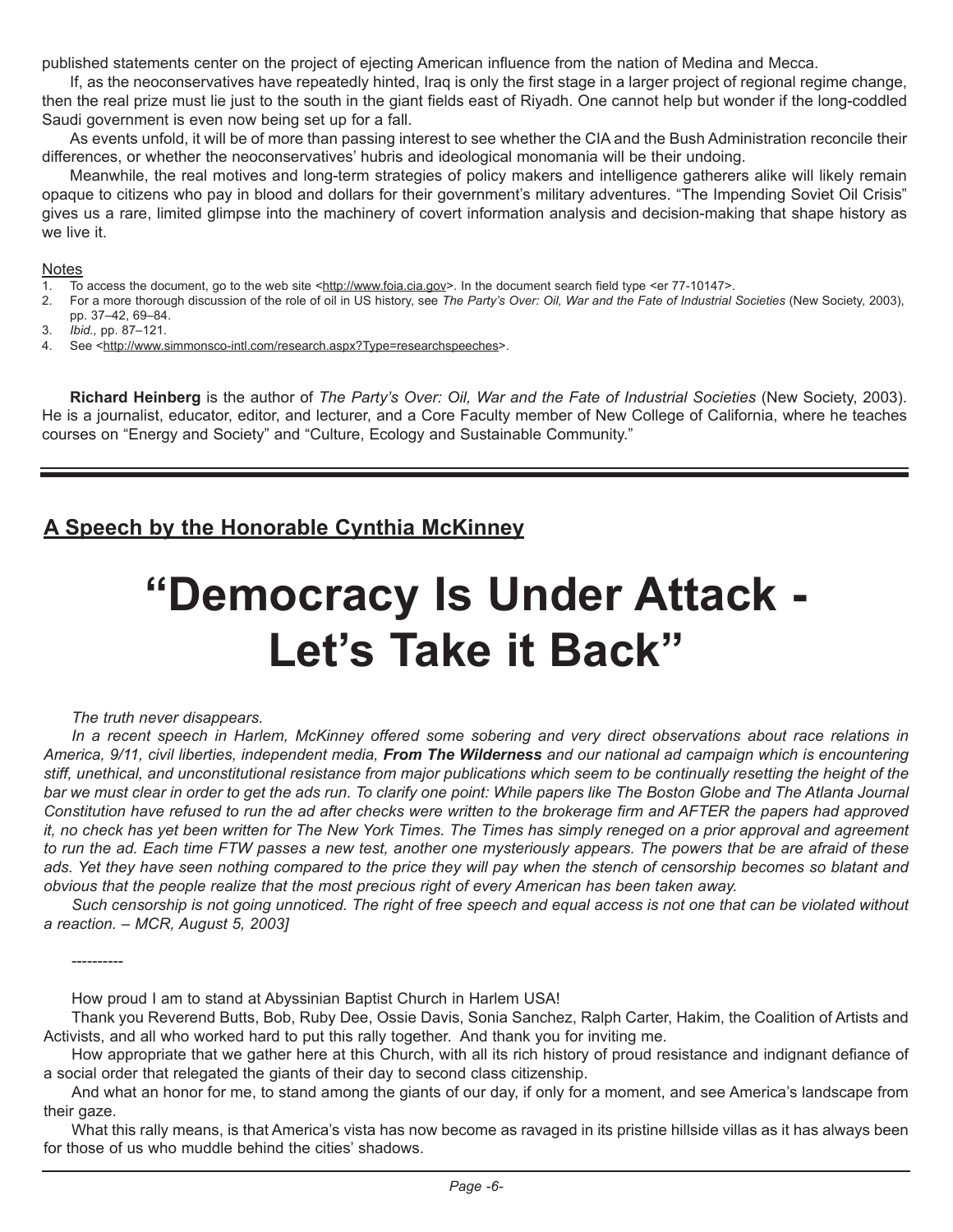Our people are dying.

On the streets of America our people are dying.

Gathered tonight in this room are people from all walks of life; and for that reason, this is a very dangerous meeting for the powers that be.

They would like to see us divided.

I'm not just saying that. They wrote that in their COINTELPRO papers; about how they would keep blacks separated from each other, and separated from Africans, and separated from other people of color, and most importantly, separated from progressive activist whites. They wrote that they would discredit black activists so they would lose favor within their community and within our American community. They also wrote that they would replace authentic black leaders with what they called "clean Negroes" whom they had groomed to be more loyal to them than to us. Those aren't my words, they're their words.

Well, they were silly enough to write it down, and we were smart enough to read it. So we're not fooled.

But the Coalition of Artists and Activists has come together to show us that now is the time for us to get busy. And take our country back.

I, for one, can say that I am tired of burying innocent black and Latino people who die at the hands of this unjust system. New Yorkers have buried too many loved ones and shed too many tears.

But sadly, every major city in America can probably call a roll: Ousmane Zongo, Alberta Spruill, Patrick Dorismond, Amadou Diallo: and those are just the names I know.

Not too far from here, the streets of Benton Harbor, Michigan exploded because they got tired of adding names to their roll. It wasn't enough that Terrance Shurn and Arthur Patterson, young adults, were on the list, but those names only topped off 16-year old Eric McGinnis and 7-year old Trent Patterson, who had also made the list.

I read that the NAACP called for calm and dialogue.

I'm sorry, but I can't be calm if my baby is going to be shot or hurt by out-of-control police.

I can't be calm when I drive through sections of Atlanta that look more like Kinshasa, Democratic Republic of Congo than America.

I cannot be calm.

Dialogue must be followed by swift and deliberate action to root out racism at its very core. From a California gas station to a Mississippi Lockheed plant; from Cincinnati, Ohio to Benton Harbor, Michigan; to New York City, New York. And in Belle Glade, Florida where a young black man was found hanging from a tree, with his hands tied behind his back and the authorities call it suicide. In the 21st Century, America's trees still bear Strange Fruit.

How much injustice can any community absorb before an eruption of extraordinary proportions occurs?

And yes, we have our list in Georgia, too.

And so, placing troops in Cincinnati Ohio or in Benton Harbor to restore calm and "protect property" is about as helpful for the resolution of the problems of Ohio, or Michigan, or for that matter Black America as it is to place US troops in Liberia to resolve the problems on West Africa's oil-rich shore.

Or, for that matter, in the hot, oil-rich desert sands of Iraq.

And while the South Bend Tribune blared on its editorial page that Benton Harbor rioters must be held accountable, who will blare, if not us, that America must be held accountable for the sick and depraved conditions under which millions of our people now live.

Moreover, since that newspaper called for "accountability," I wonder, have I ever seen that word in the corporate press when describing the Bush Administration?

Now it is a fact that it was the Ashcroft Justice Department that gave law enforcement officials authority to use the no-knock warrant, like the one that resulted in the death of Mrs. Spruill.

But, I'm wondering where are the no-knock warrants for the Carlyle Group, Enron, DynCorp, Halliburton, Worldcom, HealthSouth, all the off-shore companies that fled our country to avoid paying taxes yet continue to get billions in federal contracts?

Where are their no-knock warrants?

And further, on this matter of accountability.

George Tenet recently "fell on the sword" as they say and took responsibility for the 16 untrue words that happened to find their way into George Bush's State of the Union Address.

But who among this Administration will take responsibility for the tragic events of September 11th and the tremendous "intelligence failures" that cost the lives of thousands of people who live and work in New York City?

Interestingly, I was the one who called for an investigation of September 11th asking the fully appropriate question, What did the Bush Administration know and when did it know it, about the tragic events of September 11th?

Both President Bush and Vice President Cheney asked Tom Daschle not to investigate what went wrong on September 11th. An Australian newspaper ran the headline, "Bosses so lax, agents felt they were spies." They were describing our FBI.

"Bosses so lax, agents felt they were spies."

To this day that I know of no one in any decision-making position in the whole of this Administration has accepted responsibility for failing the American people. Instead, from this Administration we have obstruction, obfuscation, dissembling, and deception.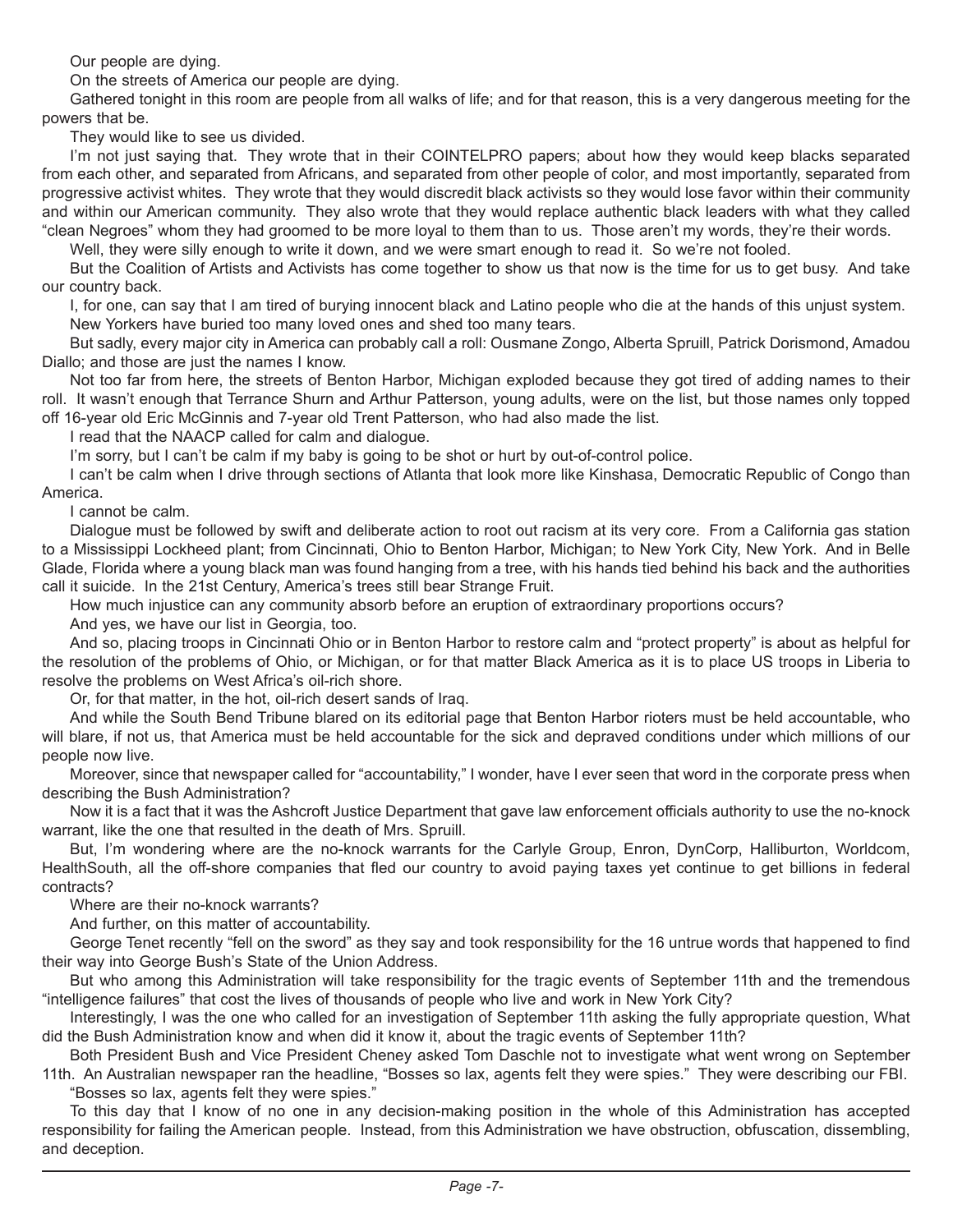And yet, the one who did her homework, and told the truth to the American people, that our investment of trillions of dollars in the defense and intelligence infrastructures of our country should not have all failed simultaneously four times on a single day and since they did, we deserve to know why they did. . .

Well, that's the person who got fired.

Meanwhile, George Bush and Dick Cheney, who remain in office, have the nerve to launch two simultaneous wars, at least one that is against international law; award no bid contracts to their friends in the defense industry; erode our Constitution and our Bill of Rights; put Paul Wolfowitz in charge of military tribunals (that same travesty of justice that we have excoriated other countries for in the past); put a felon, convicted of lying to Congress, in charge of our privacy; and lie about the rescue of Jessica Lynch, as well as the landing of America's top gun—George W.--on the deck of the USS Abraham Lincoln, which supposedly was out at sea, but that was really in San Diego harbor.

And this all comes after they stole the Presidency on the uncounted chads of black and Latino voters in a scheme that was orchestrated at the top.

Republicans rewarded Katherine Harris with a Congressional seat.

In Georgia, 48,000 Republicans crossed over and voted in the Democratic Primary for the black woman Republican that they had drafted to run in my Democratic Primary. Georgia and national Democrats failed to protect the integrity of their own primary. Terry McAuliffe crows today about protecting Gray Davis from any Democratic challenge in a primary, but where was he when he could have protected this black loyal Democratic woman from a known Republican shill acting for the Bush Administration?

And it's not enough for this Administration to accept responsibility for failing the American people. So too must the corporate media. Including the New York Times.

As you may know, I'm involved with Mike Ruppert of *From the Wilderness* in a national campaign that is placing anti-Bush ads in newspapers all across the country. Sadly, many newspapers are saying no to the paid ad or are giving us a hard time after they've accepted the money. The *New York Times* is no exception.

At the top of the ad is a cartoon. It features the big corporate media being "played" from behind the curtain by the great big, huge, Wizard. Like in the Wizard of Oz. But there, ever so small, at the bottom of the cartoon, is Toto, the little dog, pulling open the curtain and exposing the truth about the big, corporate media—kinda like BAI does here. And the alternative media do all over our country. Well, in the cartoon, Toto is the alternative media--getting the truth out to the people.

The text mentions oil, missing money from DoD and HUD accounts, the impeachment clause of the Constitution, the lawsuit that has been filed against the crossover voting in my election, and a special message from me.

My special message in the ad is this:

"Beware the Land of Oz. For it is only in the land of Oz that a handful of vainglorious men could send hundreds of thousands of young soldiers off to fight in an illegal war. And only in the Land of Oz can The Grand Wizard erode basic civil rights and call it enhanced security. And where but in Oz could a felon, convicted of lying in public, be put in charge of Total Information Awareness? 75 million Americans had no health insurance in 2001 or 2002. Unemployment is at an 8-year high. Meanwhile, at the Wizard's court, men of dubious reputation gorge themselves at the people's expense. Expose the Grand Wizard; this is our America, not Oz."

Now, just a few days ago, I received a message through the ad agency placing the ad that before The *New York Times* will run it, I need to prove that what I say about Oz is true. Can you believe. . . The *New York Times* is fact-checking cartoons now?

Or is it just this cartoon?

They didn't bother to fact-check their story about me that's recounted in Greg Palast's book, "The Best Democracy Money Can Buy." They just printed lies about me in an effort to make sure that a black Republican woman from New York City who is anti-affirmative action and anti-reparations would sit at the table of the Congressional Black Caucus and represent you in Washington, DC.

In 1776, it was King George III who drove the titans of the American colony to write our Declaration of Independence. They wrote that there are certain unalienable rights and that it is the responsibility of government to protect, preserve, and promote these rights. However, in the words of its signers,

"when a long train of abuses and usurpations, . . . evinces a design to reduce [a people to life] under absolute Despotism, it is their right, it is their duty, to throw off such Government, and to provide new Guards for their future security."

And with that, a rebellion became a revolution.

My mother didn't want me to give this speech tonight. I'm sure it's hard for her to read the terrible things the corporate press and right-wing activists write about me.

In today's America, she's right. I will probably get in trouble for what I've said to you tonight. But it won't be the first time I get in trouble for telling the truth. And I'll continue to tell the truth. As I have said before, I won't sit down and I won't shut up.

I agree with Dead Prez: We need a revolution!

And it needs to start with us.

Thank you so much for inviting me to be with you tonight.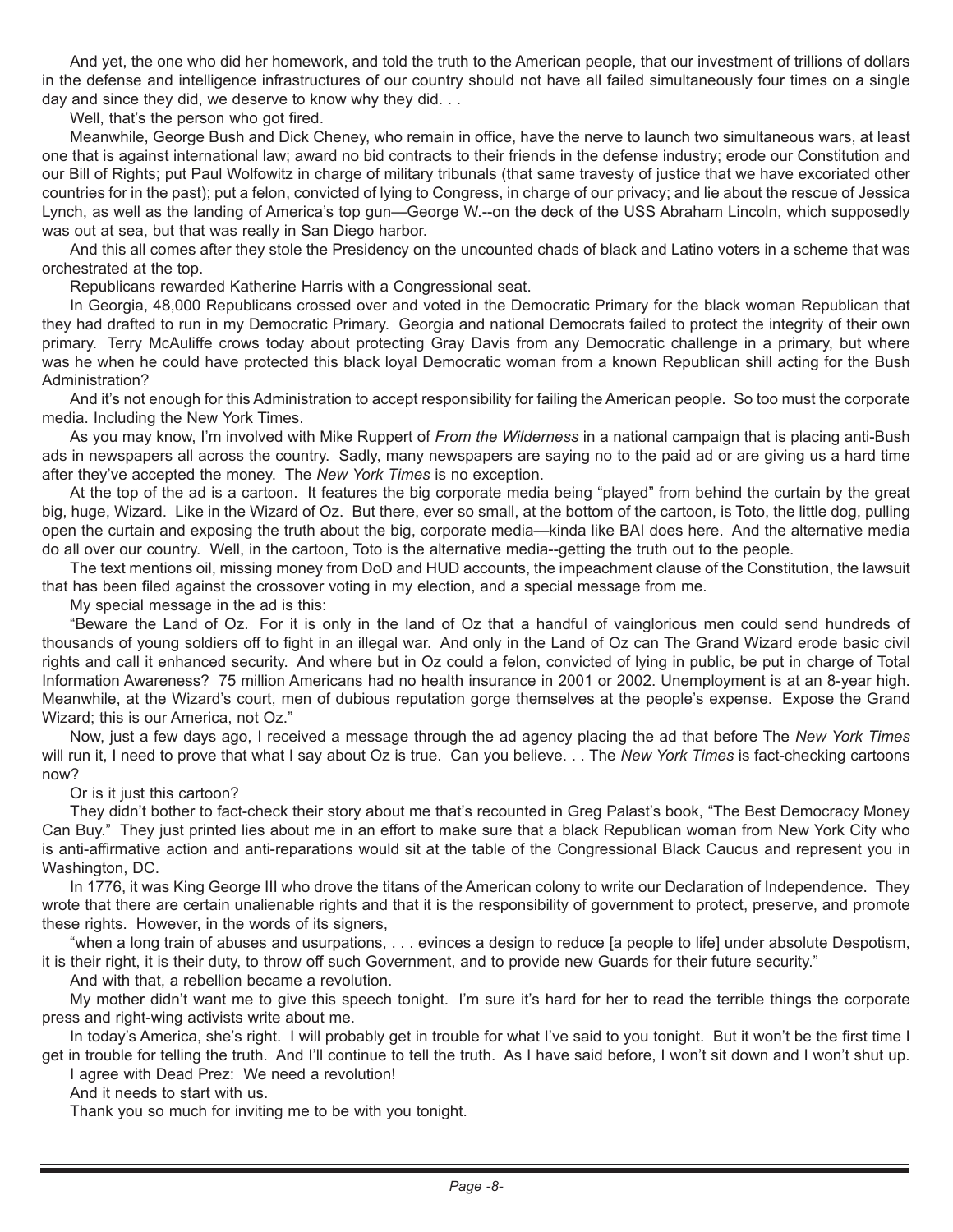#### *(continued from page 2, Where Is The Money)*

• Brad De Graff of The Venture Collective (http://www.venturecollective.com/).

The importance of the issue, and why it must be injected into every political debate from now on, is dramatically emphasized by the political circus unfolding in California which has been sparked by massive budget deficits, not all of which are attributable to political mismanagement. If such a belief were true, then California would be the only state facing such crises. Instead, we see a nation sinking under red ink while trillions of our dollars are missing.

Candidates in the California recall race (and every American political contest) must be held accountable for this unconscionable theft of taxpayer money. This new web site makes it possible for every American to relate cooked government books and stolen money to the quality of life in their home state and to translate that loss into what it means in terms of education, health care and energy issues. The site also includes an interactive electronic petition where the American people can put their feet down and demand accountability, which is both their right and obligation under the Constitution.

It is not a case where the people "can" make the politicians listen. It is a case where the people "must" make the politicians change.

The "whereisthemoney" web site makes a point of the cost of conversion of oil- powered vehicles to natural gas. *FTW* must emphasize that irreversible natural gas shortages in North America and worldwide make such a move both impossible and inadvisable. But, as a teaching point, the figures are astounding. This example highlights the money that might be available to develop biodiesel fuels or to facilitate the essential infrastructure changes required to develop, for example, hybrid and solar technologies that will soften the growing impact and reality of Peak Oil and Gas. These challenges are only going to get worse.

What is so amazing about this web site is that its head-spinning, rolling dollar counters, adjustable for all 50 states, focus on only about \$1.5 trillion of missing taxpayer money and do not include an additional \$2.3 trillion in money admittedly "missing" from the Pentagon for FY 1999.

Asked why the site did not include the additional \$2.3 trillion in DoD funds, Fitts replied, "We wanted to use a number from an administration cross-over year where it was absolutely clear that this was a bi-partisan issue rather than something that could be dismissed or buried as the fault of only one party rather than a system. The figures, as presented, are amazing enough and they present a challenge to lawmakers at every level that cannot be dodged by pointing the finger at someone else."

Be prepared for an eye-opening experience when you visit: www.whereisthemoney.org

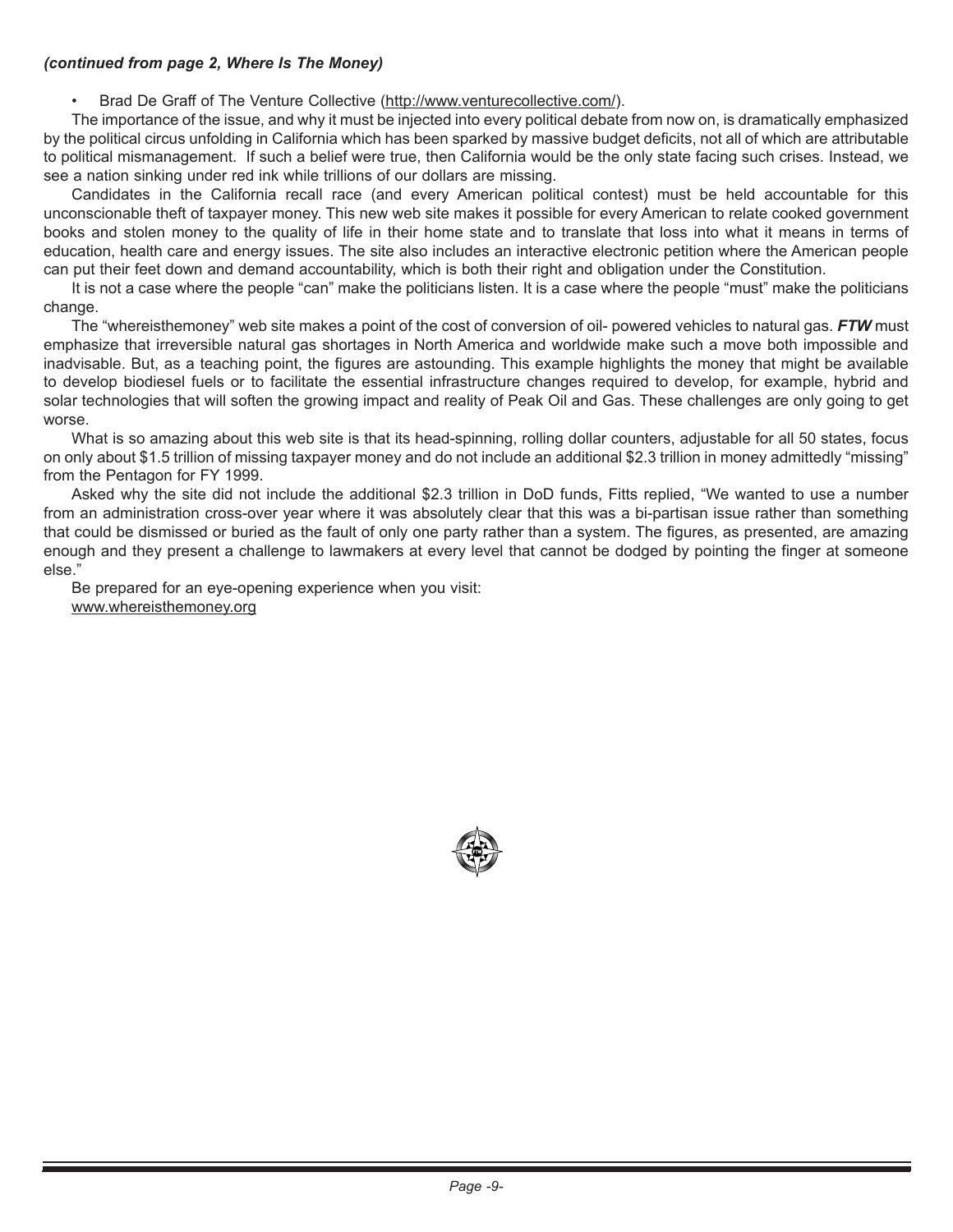## **The PARTY'S OVER Oil, War and the fate of Industrial Societies**

By Richard Heinberg

When Mike Bowlin, Chairman of ARCO, said in 1999 that "We've embarked on the beginning of the last days of the age of oil," he was voicing a truth that many others in the petroleum industry knew but dared not utter. Over the past few years, evidence has mounted that global oil production is nearing its historic peak.

Oil has been the cheapest and most convenient energy resource ever discovered by humans. During the past two centuries, people in industrial nations accustomed themselves to a regime in which more fossil-fuel energy was available each year, and the global population grew quickly to take advantage of this energy windfall. Industrial nations also came to rely on an economic system built on the assumption that growth is normal and necessary, and that it can go on forever.

When oil production peaks, those assumptions will come crashing down.

As we move from a historic interval of energy growth to one of energy decline, we are entering uncharted territory. It takes some effort to adjust one's mental frame of reference to this new reality.

*Richard Heinberg has distilled complex facts, histories, and events into a readable overview of the energy systems that keep today's mass society running. The result is jarring. The Party's Over is the book we need to reorient ourselves for a realistic future.*

- Chellis Glendinning, Ph.D., author of *Off the Map: An Expedition Deep into Empire and the Global Economy*



**BOOK \$16.95 + shipping & handling** (list price is \$17.95)

274 pages

*Special:* **Get the book"Party's Over" and a 1-Year Online Subscription to** *FTW***. SAVE \$5.00! \$46.95 Total**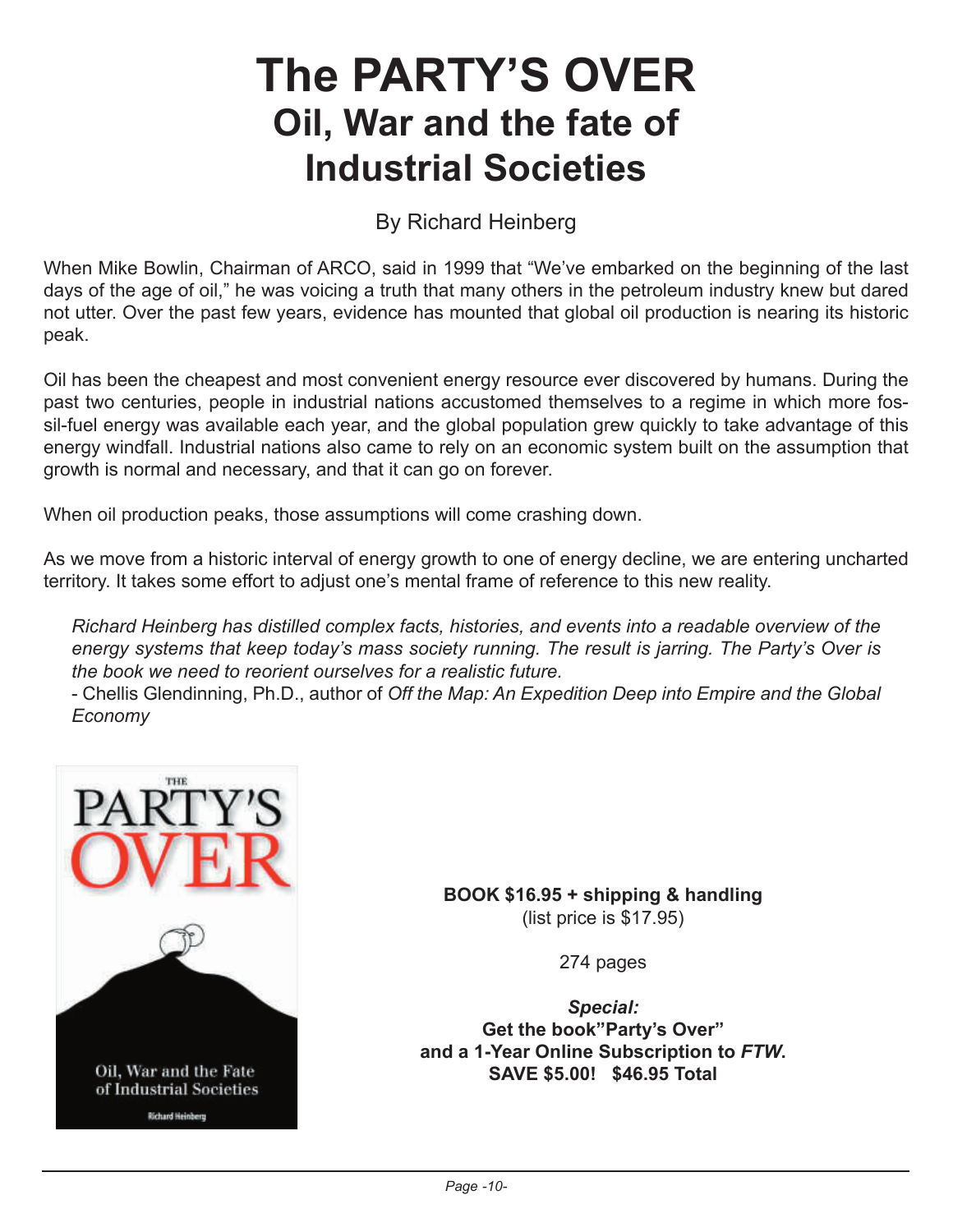#### *(continued from page 4, Imminent Peril - Part 1)*

dollars devoted annually to the preparation and conduct of war should be diverted to these new challenges, where they will be badly needed.

The *Warning to Humanity* concludes that we need a new ethic for humanity, an ethic of compassion and responsibility toward all of humanity and toward the earth.

#### **Statement of the New Delhi Conference, 1993**

The 1992 joint statement of the RS and the NAS, along with an international conference organized by the Royal Swedish Academy of the Sciences, led to a 1993 conference of the world's scientific academies in New Delhi. The New Delhi conference was the first large-scale collaboration undertaken by the world's scientific academies. The conference sought to examine the complex and interrelated problems of population growth, resource consumption, socioeconomic development and environmental pollution. This conference resulted in another statement, signed by 58 of the world's scientific academies. 8

The conference concluded that many environmental problems, such as degraded agricultural viability and diminishing availability of drinking water should be viewed as warnings that the earth is finite and that natural systems are being pushed ever closer to their limits. If the entire world consumed fossil fuels and other resources at the same rate as the developed world, resource depletion and environmental pollution would already have reached a critical point. Yet they recognized that development is a legitimate expectation of less developed countries. Developed countries need to become more efficient at resource use and environmental protection, and must seek to curb wasteful consumption.

Population growth was the major focus of this conference, and as such was the main focus of the resulting statement. It was the consensus of the world's scientific academies that continued population growth poses a great risk to humanity. And they concluded that it would be foolish to rely on science and technology alone to solve the problems caused by rapid population growth, wasteful resource consumption and poverty. To avert a global crisis, it is necessary to make a transition to economies that provide increased human welfare with less consumption of energy and materials.

Finally, they warned that, "Humanity is approaching a crisis point with respect to interlocking issues of population, environment and development. With each year's delay the problems become more acute."9 Studies were undertaken in order to better understand the threats facing humanity and the planet, and an informal network of the science academies of the world, the InterAcademy Panel on International Issues (IAP), was formed to facilitate further collaboration.

The next few years saw intensified efforts on the part of the world scientific community to gather information and achieve a better understanding of the interlocking problems threatening the world. And the scientific community also endeavored to inform decision makers of the threat to humanity.

The UN undertook a series of conferences on issues of long-term global significance. There was a conference on the environment and development (Rio, 1992), a conference on population growth (Cairo, 1993), a conference on social concerns such as poverty (Copenhagen, 1994), a conference on the plight of women and importance of women's rights (Beijing, 1995), and a conference on the problems associated with burgeoning urban populations and decaying cities (Istanbul, 1996).

1997, the year of the Kyoto conference on global warming, saw renewed announcements from the RS and NAS, and from the Union of Concerned Scientists.

#### **Joint National Academy of Scientists and Royal Society Resolution: Towards Sustainable Consumption (1997)**

In this document, the RS and the NAS reiterated their earlier warnings while placing more emphasis on resource consumption. This document reflected the growing understanding that the problems faced by this planet are not simply a result of overpopulation, but are more specifically an effect of overconsumption. Furthermore, this resolution recognized a dilemma in that the poorer countries of the world require increased resource consumption in order to pull their people up out of devastating poverty.

As the document pointed out, consumption rates of developed countries are grossly out of line with the percentage of world population contained in these countries. The report cited examples to make its case that the rate of resource consumption is more of a problem than is simple population:

*The population of Bangladesh is increasing by about 2.4 million per year, while that of Britain is increasing by about 100,000 per year. Yet, because carbon dioxide emissions per person in Britain are 50 times higher than in Bangladesh, the 100,000 people in Britain cause more than double the carbon dioxide emissions of the 2.4 million people in Bangladesh.*

*Since 1950, the richest 20% of the world's population has increased its per capita consumption of meat and timber two-fold, its car ownership four-fold and its use of plastics five-fold. The poorest 20% has increased its consumption hardly at all.10*

The document also pointed out that, as of 1997, US per capita use of petroleum is seven times the world average.

These two prestigious scientific associations declared that developed countries must curb their consumption in order for the rest of the world to climb out of debilitating poverty. Furthermore, they stated that developed countries must cut their rates of consumption if global use of resources is to become sustainable.

The resolution called for research and action in determining rates of consumption that are sustainable for various different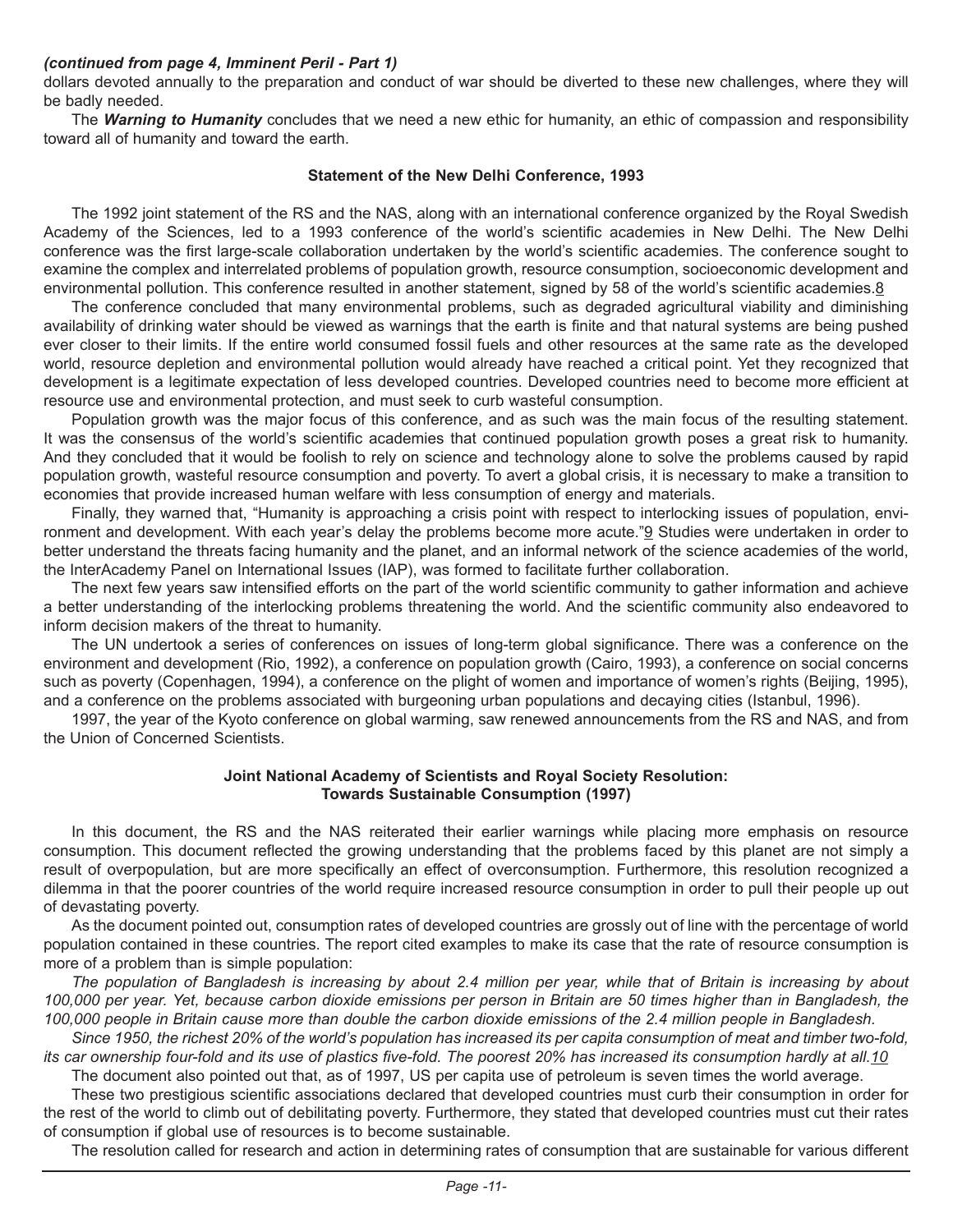resources, research into sustainable energy sources and energy efficiency, development of environmental technologies, research into determining environmental costs and incorporating them into economies, improvement of energy- and landefficiency in food production, and the management, protection and regeneration of natural systems. The resolution ended by stating that societies must examine their values and form goals that can be met through sustainable consumption.11

#### **World Scientists' Call for Action (1997)**

Signed by more than 1,500 scientists from 63 countries, including 110 Nobel laureates and 60 US National Medal of Science winners, the *World Scientists' Call for Action* was set forth by the Union of Concerned Scientists at the 1997 Kyoto Climate Summit.12 Looking back on the four years since the *World Scientists' Warning to Humanity*, the Call noted that there has been very little progress in addressing the issues raised in that earlier document. It noted that, in fact, the situation has continued to deteriorate. And it stated that world leaders are much to blame for this, because of their failure to rise to the challenge. The *Call for Action* does, however, point to the Kyoto Climate Summit as a possible signal that world leaders have recognized their responsibility for stewardship of the earth. It was their hope that the Kyoto Climate Treaty would serve as a precedent for addressing other grave environmental threats. They stated that the only responsible choice is to act now.

The *Call to Action* concluded:

We, the signers of this declaration, urge all government leaders to demonstrate a new commitment to protecting the global *environment for future generations. The important first step is to join in completing a strong and meaningful Climate Treaty at Kyoto. We encourage scientists and citizens around the world to hold their leaders accountable for addressing the global warming threat. Leaders must take this first step to protect future generations from dire prospects that would result from failure to meet our responsibilities toward them.13*

Unfortunately for future generations, the United States refused to sign the Kyoto Agreement until concessions were made that virtually negated the agreement and rendered it unenforceable. It should be noted that Al Gore, the "environmental" vicepresident, was in command of the US delegation to the Kyoto conference. Yet even this watered down agreement was not enough for US decision makers. In 2001, George W. Bush reneged on the Kyoto Treaty, thereby demonstrating that the word of US policy makers is worthless.

#### **A Statement of the World's Scientific Academies: May 2000**

In the year 2000, the InterAcademy Panel (IAP) met again in New Delhi to review the research undertaken following the 1993 conference. This meeting led to another joint statement, *Transition to Sustainability in the 21st Century: The Contribution of Science & Technology*.14 As suggested by the title, this statement was not so much a warning as a statement of how science and technology can help solve the problems.

The generally accepted solution is captured in one word: sustainability. The goal is a lifestyle that is sustainable; that is, levels of consumption that do not exceed the carrying capacity of the planet. The scientific academies perceive three key issues that must be tackled to achieve this goal:

*Meeting the needs of a larger world population.* Seventeen percent, or one-sixth, of the world's population is severely impoverished or starving, and this proportion is increasing. World income disparities are also widening the gap between the rich and the poor. Poverty, starvation and inequity are incompatible with sustainability. The challenge here is to reduce disparities and provide everyone with basic human requirements such as a home, food and medicine. The scientific academies seek to meet this challenge by building the capacity for people to meet their own requirements. This will be done by providing access to knowledge and resources. (It is quite likely that the scientific academies were naïve in addressing this challenge without recognizing the greed of those who benefit from this disparity.)

*Preserving and maintaining the environment and the natural resource base.* Sustainability is only possible if we can safeguard the welfare of biological species and their ecosystems. To do this we must improve our understanding of complex ecological processes. Likewise, we need a better understanding of how resources are deposited and how these resources can be sustainably utilized. Furthermore, this knowledge must be made readily available-not just to decision makers, but to everyone.

*Moving toward sustainable human consumption patterns.* In this document, the IAP recognizes that unsustainable consumption is the basic cause behind the threats we face today. Conspicuous consumption leads to resource depletion and environmental damage. The forces that drive consumption include economic output, distribution of wealth and income, technological choices, social values, institutional structures, and public policies.15 In all of these areas, we need to temper our decisions and our actions with a responsible and conscientious stewardship of the earth. Science and technology can contribute to these goals by providing information necessary to make responsible decisions. Science can also aid by increasing the efficiency of various technologies and reducing damaging impacts.

The IAP does warn that science and technology alone cannot solve the problems threatening us, nor achieve the goal of sustainability. Economic, social and political efforts are necessary as well. To succeed, we must forge a new relationship with the natural world.

Reinforcing remarks in the 1997 Union of Concerned Scientists' declaration, the IAP states: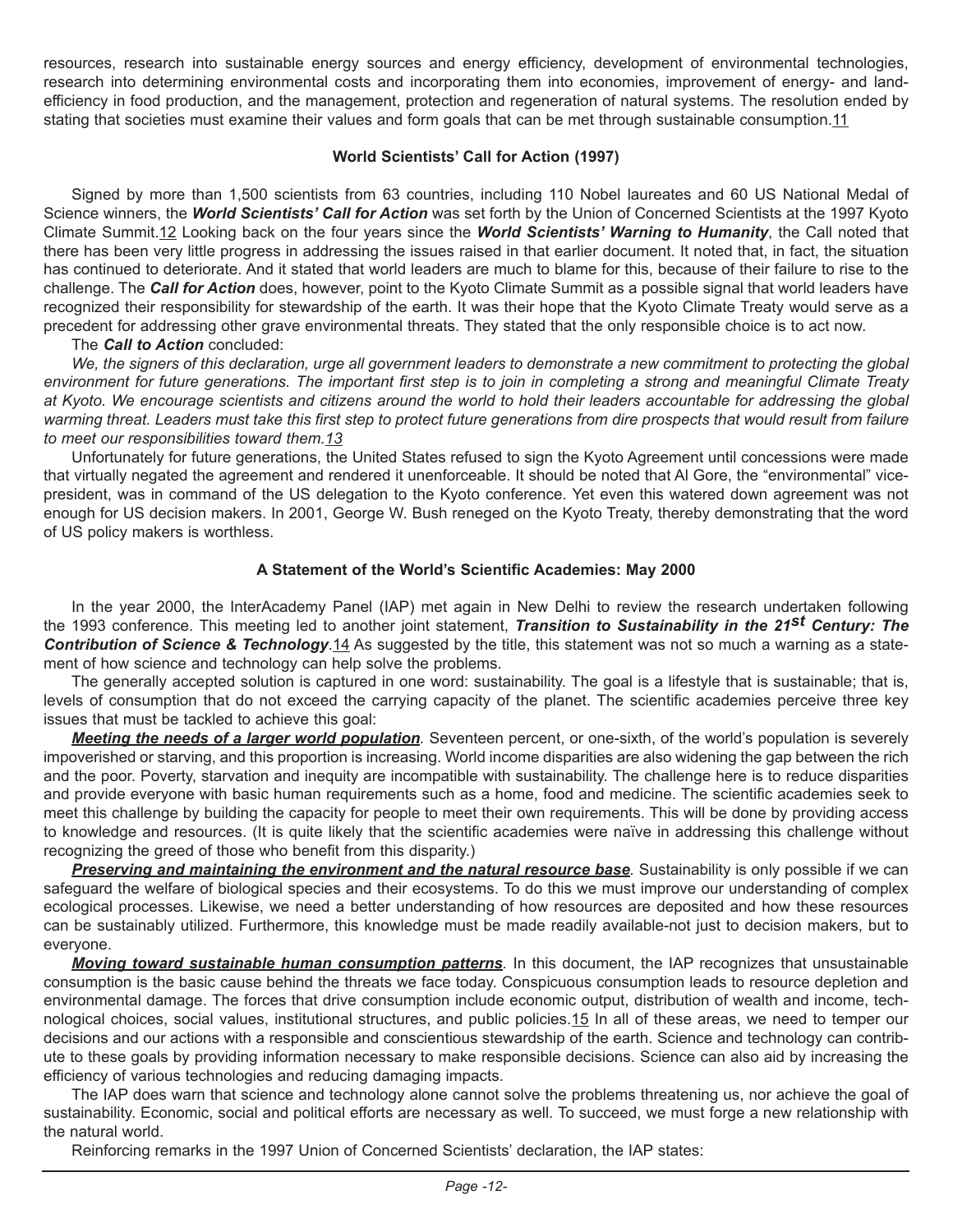*Military programs, even in periods of peace, have consumed resources that could otherwise be devoted to meeting such needs as food, housing, and education. During the decades ahead, conflicts could arise from competition for resources such as*  food, water, and information. A better understanding of how these events can be mitigated, or made less probable, is essential *for a successful transition to sustainability.16*

#### The IAP statement concludes:

*To preserve human well-being over the long term, people need to move toward new ways of meeting human needs, adopting consumption and production patterns that maintain the Earth's life support systems and safeguard the resources needed by future generations. Yet if current trends in population growth, consumption of energy and materials, and environmental degradation persist, many human needs will not be met and the numbers of hungry and poor will increase.*

*Such a dismal forecast need not come to pass. Scientific, technological, and health capabilities-if supported by the necessary worldwide political will and international cooperation, and mobilized by appropriate social and economic policiescan produce substantial progress over the next two decades toward a sustainable human future.17*

#### **Guide to World Resources, 2000-2001**

This study is the first global assessment of the state of the world's ecosystems ever undertaken. The report, **Guide to World Resources, 2000-2001: People & Ecosystems; The Fraying Web of Life**18 was a joint venture of the United Nations Development Programme, the United Nations Environmental Programme, the World Bank and the World Resources Institute. The project took over two years to complete and contained the input of 197 scientists. The model developed for this study is known as the Pilot Analysis of Global Ecosystems (PAGE). It is a pilot study because it points out where further study is needed to fill existing gaps in our knowledge about the world's ecosystems.

PAGE drew its assessment from information already available on a global scale about the condition of the planet's ecosystems. The study concentrated on five major classes of ecosystems: agro ecosystems, coastal areas, forests, freshwater systems, and grasslands. PAGE assessed the condition of these ecosystems based on resource output (both quantity and quality) and the biological basis for production (soil quality, water quality, biodiversity, etc.). PAGE also took into account all the ecosystem goods and services that people rely on but do not buy in the marketplace. Scorecards were developed to judge ecosystem health, with each ecosystem graded on the following criteria-where applicable: food/fiber production, water quality, water quantity, biodiversity, carbon storage, recreation, shoreline protection, and wood fuel production.

Here, then, is the resulting report card on the status of the planet:

#### *Agro ecosystems*

**Food Production:** Decreasing **Water Quality:** Decreasing **Water Quantity:** Decreasing **Biodiversity:** Decreasing **Carbon Storage:** Mixed

Agro ecosystems cover more than one-quarter of global land area, but almost three-quarters of this land has poor soil fertility. Two-thirds of agricultural land has been degraded in the past fifty years due to erosion, salinization, compaction, nutrient depletion, biological degradation or pollution. Forty percent of agricultural land has been strongly degraded.

#### *Coastal Ecosystems*

**Food Production:** Decreasing **Water Quality:** Mixed **Biodiversity:** Decreasing **Recreation:** Not enough data **Shoreline Protection:** Decreasing

Population increase and conversion for development, agriculture, and aquaculture are reducing mangroves, coastal wetlands, seagrass areas, and coral reefs at an alarming rate. Almost seventy percent of the world's major fisheries are fully fished or over-fished, and fishing fleets have the capacity to catch many more fish than the maximum sustainable yield.

#### *Forest Ecosystems*

**Fiber Production:** Increasing **Water Quality:** Decreasing **Water Quantity:** Decreasing **Biodiversity:** Decreasing **Carbon Storage:** Decreasing **Wood Fuel Production:** Not enough data.

Logging and conversion have shrunk the world's forests by as much as half. Thirty percent of the world's original forests have been converted to agriculture. Thirty percent of the world's major watersheds have lost more than three-quarters of their forest cover. Sixty percent of the remaining forest cover has been fragmented due to agriculture, logging and road construction. Tropical deforestation probably exceeds 130,000 km² per year. Nine percent of the world's tree species are at risk of extinction.

#### *Freshwater Ecosystems*

**Food Production:** Mixed **Water Quality:** Decreasing **Water Quantity:** Decreasing **Biodiversity:** Decreasing

Algal blooms and eutrophication19 are becoming more frequent on most inland water systems. Currently almost forty percent of the world's population experience serious water shortages. Large dams have increased sevenfold since the 1950s and now impound fourteen percent of the world's runoff. Almost sixty percent of the world's largest 237 rivers are strongly or moderately fragmented by dams, diversions, or canals. Half the world's wetlands are estimated to have been lost in the 20<sup>th</sup> century. Fish are being hauled out at or above the maximum yield for these systems. Twenty percent of the planet's freshwater fish species are extinct or endangered.

#### *Grasslands Ecosystems*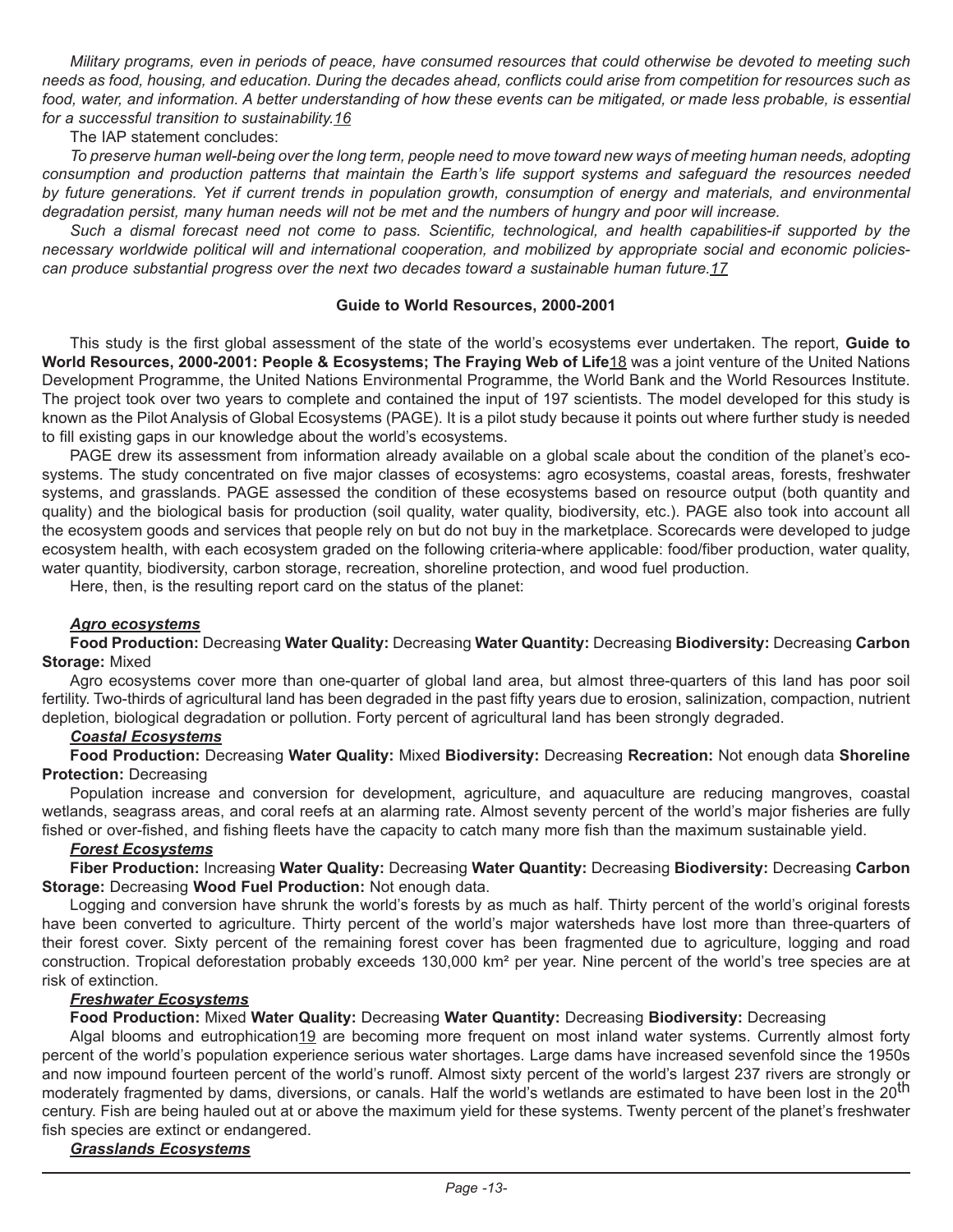#### **Food Production:** Decreasing **Biodiversity:** Decreasing **Carbon Storage:** Decreasing **Recreation:** Decreasing

Though grasslands cover forty percent of the Earth's land surface, fifty-five percent of all grasslands are considered fragile drylands, and one-fifth of these are now degraded by human activity. Grasslands are being gobbled up by agriculture and urbanization. In the North American prairies, conversion is already nearly one hundred percent. 20

The report concludes that even the most remote ecosystems on the planet are affected by human influences. The world's major ecosystems are all in decline and in all nations people are experiencing the effects of ecosystem decline. And the situation will only get worse if we continue our current patterns of usage. We are drawing on the world resources now more intensely than ever, and we are degrading the planet's ecosystems at an accelerating pace. The planet's capacity to provide goods and resources is declining, while demand for both goods and resources are climbing. Human activities are impacting the biosphere and even altering the earth's basic chemical cycles (water, carbon, and nitrogen) upon which all life depends.

However, the damage has not yet reached critical proportions. The earth can recover, if we act now to curb our demands and manage our resources in a sustainable manner. But time is growing short, and if we fail to act responsibly, then we will pay the price, as will our children and our children's children.

#### **Global Environmental Outlook-3 (2002)**

The Global Environmental Outlook (GEO) was undertaken following a United Nations Environmental Programme (UNEP) decision in the mid-1990s that requested a comprehensive global state of the environment report. The first report (GEO-1) was issued in 1997 and the second (GEO-2) was issued in 1999. The third report, GEO-321 provides an assessment of environmental trends over the 30 years since Earth Day 1972, identifies four divides which separate the world and threaten sustainable development, and then outlines four disparate strategies and projects the effects of each strategy 30 years into the future.

The four divides roughly represent the disparity between the haves and the have-nots. It is well recognized that the impoverished see no options but to draw down their local resource base in an unsustainable effort to stay alive. Likewise, the poor cannot afford proper waste disposal or remediation. Furthermore, due to their lack of personal resources, the poor suffer a more direct impact from environmental disasters.

The affluent, on the other hand, are in a much better position for weathering environmental catastrophes. Likewise, the affluent have no pressing need to draw down local resources below sustainable levels. And they have better access to science and technology with which to inform policy decisions and develop more efficient lifestyles. However, affluence does not necessarily equate to responsible behavior. The market principles that govern developed nations are ruled by unbounded growth, which leads to excessive consumption. The affluent are drawing down the resources of the entire world. They extort resources from developing countries while forcing their burgeoning wastes upon the poor.

The four gaps are:

• **The Environmental Divide**-This is a gap between regions characterized by a stable or improving environment (North America, Europe), and regions characterized by continued environmental degradation (most of the developing countries).

**The Policy Divide-This gap separates regions that have strong policy development and implementation, and regions** that do not. This is not so clear cut as the other divides; for instance, the US vacillates between strong and weak policy positions.

**The Vulnerability Gap-**This gap is widening both within countries and across regions. This is the divide between the disadvantaged, who are at greater risk from environmental change, and the affluent, who are at less risk.

• **The Lifestyle Divide**-This divide is characterized by the excessive consumption of the affluent and the extreme poverty at the other end of the spectrum. The most affluent one-fifth of the world population are responsible for 90 percent of personal consumption, while the poorest one-fifth of the world population live on less than US1\$ per day.22

Before examining the four scenarios projected over the next 30 years, first we must be aware of the delayed reaction time between policy changes and environmental impact. The direction of environmental change to occur over the next 30 years has-for the most part-already been decided by past and current actions. For instance, CFC emissions have been reduced significantly in the last decade; however, due to CFC/atmospheric chemistry, ozone depletion is still increasing. It is not expected to level off for at least another decade and will not decrease significantly until the middle of the century. Similarly, many environmental policy changes enacted over the next 30 years may not bear fruit until long afterwards.

Bearing in mind these caveats, let's introduce the four policy strategies considered in Global Environmental Outlook-3.

**Markets First:** Trust is placed in market mechanisms to economically resolve all problems. Globalization and neoliberal policies will raise the standard of living for everyone. Communities will be wealthy enough to insure or remediate social and environmental problems. Governmental powers to regulate society, the economy and the environment will be severely limited.

Policy First: Government regulation in an attempt to reach specific social and environmental goals. Environmental and social costs are factored into policy measures. Efforts are made to balance the momentum of economic development at any cost.

**Security First:** This is a scenario of increasing inequality and conflict. The impoverished rise up periodically in waves of violent protest. The elite seek protection in gated and guarded communities. Governments devolve into strong military and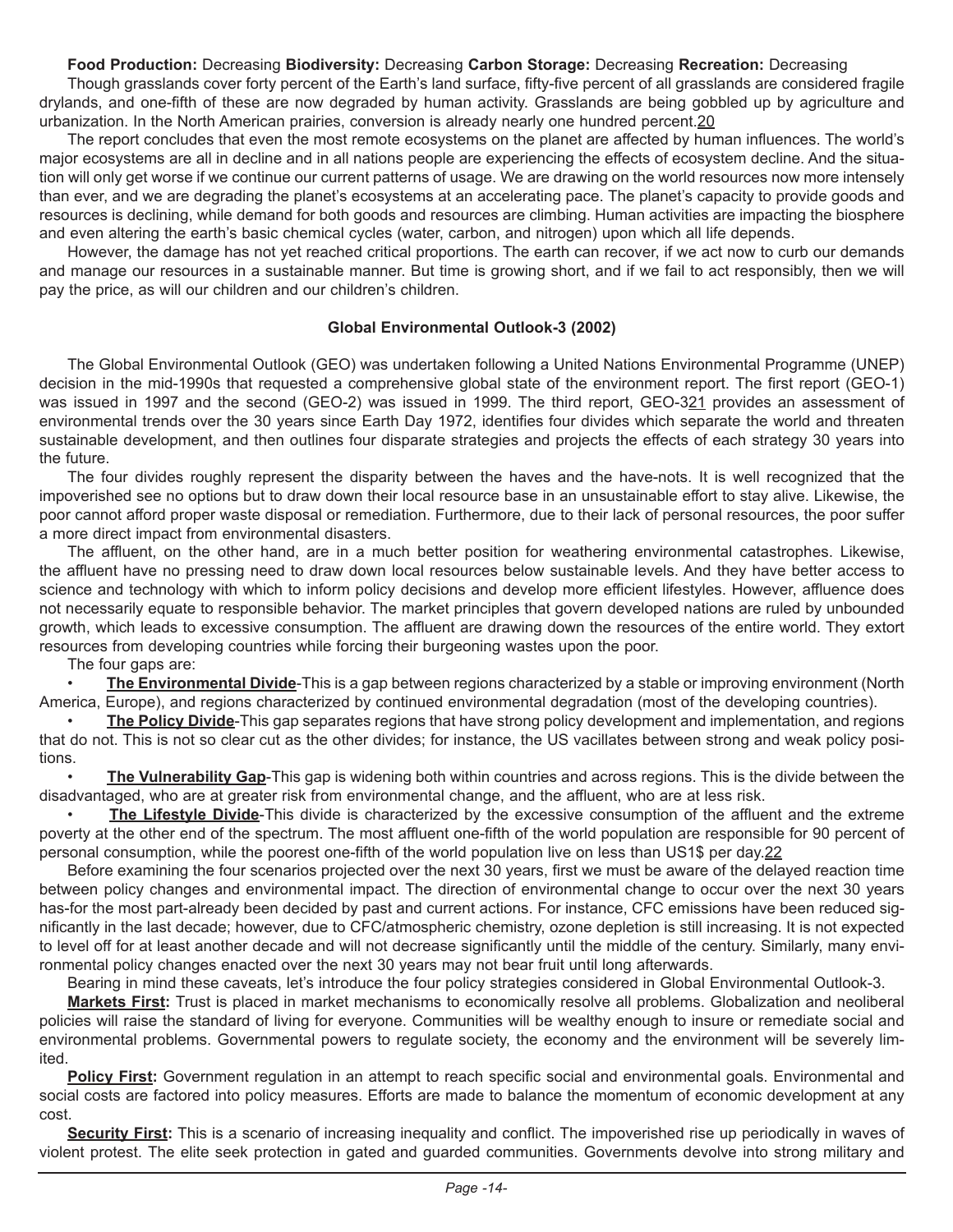police states to serve and protect isolated rich and powerful communities.

**Sustainability First:** A new paradigm evolves based on sustainability, equitable values and cooperation. There is a major change in the way people interact with each other and with the world around them. There is a much fuller application of democratic principles in local communities, between governments and in the management of corporations. Personal goals and basic needs are balanced with environmental health and the continued prosperity of future generations.

Applying each of these policy strategies to the global situation over the next 30 years, the hundreds of analysts contributing to GEO-3 came up with the following projections.

|                                                    | <b>Markets First</b>                                                                                               | <b>Policy First</b>                                                 | <b>Security First</b>                                                                                                       | <b>Sustainability</b><br>First                                    |
|----------------------------------------------------|--------------------------------------------------------------------------------------------------------------------|---------------------------------------------------------------------|-----------------------------------------------------------------------------------------------------------------------------|-------------------------------------------------------------------|
| Carbon<br>Dioxide<br>Emissions                     | - Significant<br>increases                                                                                         | $+$ Actual<br>reductions by<br>2030                                 | -- Significant<br>increases,<br>beyond Markets<br>First                                                                     | ++ Decline by<br>2020                                             |
| <b>Biodiversity</b>                                | - Much worse                                                                                                       | -+ Continues to<br>decline, beginning<br>to stabilize by<br>2032    | - Much worse                                                                                                                | -+ Continues to<br>decline, but stabilizes<br>in 2032             |
| Hunger and<br>Population                           | - Even with<br>a percentage<br>decrease in<br>hunger, actual<br>numbers<br>increase due<br>to population<br>growth | + Dramatic<br>reductions                                            | -- Sharp<br>increases                                                                                                       | + Dramatic<br>reductions                                          |
| Soil Depletion                                     | -- Better<br>quality land<br>taken over by<br>commodity<br>& cash crop<br>production,<br>depletion<br>elsewhere    | + Improved<br>soil<br>management,<br>integrated land<br>management  | - Improvement<br>only in areas<br>serving elite,<br>severe depletion<br>elsewhere                                           | + Improved soil<br>management,<br>integrated land<br>management   |
| Fresh Water<br>Depletion                           | -- Water stress<br>increases<br>globally                                                                           | + Water<br>withdrawals<br>remain at<br>current level or<br>decrease | - Slower<br>economic<br>growth tempers<br>demand                                                                            | + Water<br>withdrawals<br>remain at current<br>levels or decrease |
| Transportation<br>$\alpha$<br>Energy<br>Efficiency | $-$ No<br>improvement                                                                                              | $+$ Improvement                                                     | $-N0$<br>improvement                                                                                                        | + Improvement                                                     |
| Land & Forest<br>Degradation                       | -- Significant<br>loss of forest<br>cover                                                                          | + More<br>effective<br>management<br>ameliorates<br>some problems   | - Control of forests<br>by transnationals<br>promotes some<br>forest growth, but<br>not enough to stop<br>net deforestation | ++ Unsound<br>deforestation<br>stops almost<br>completely         |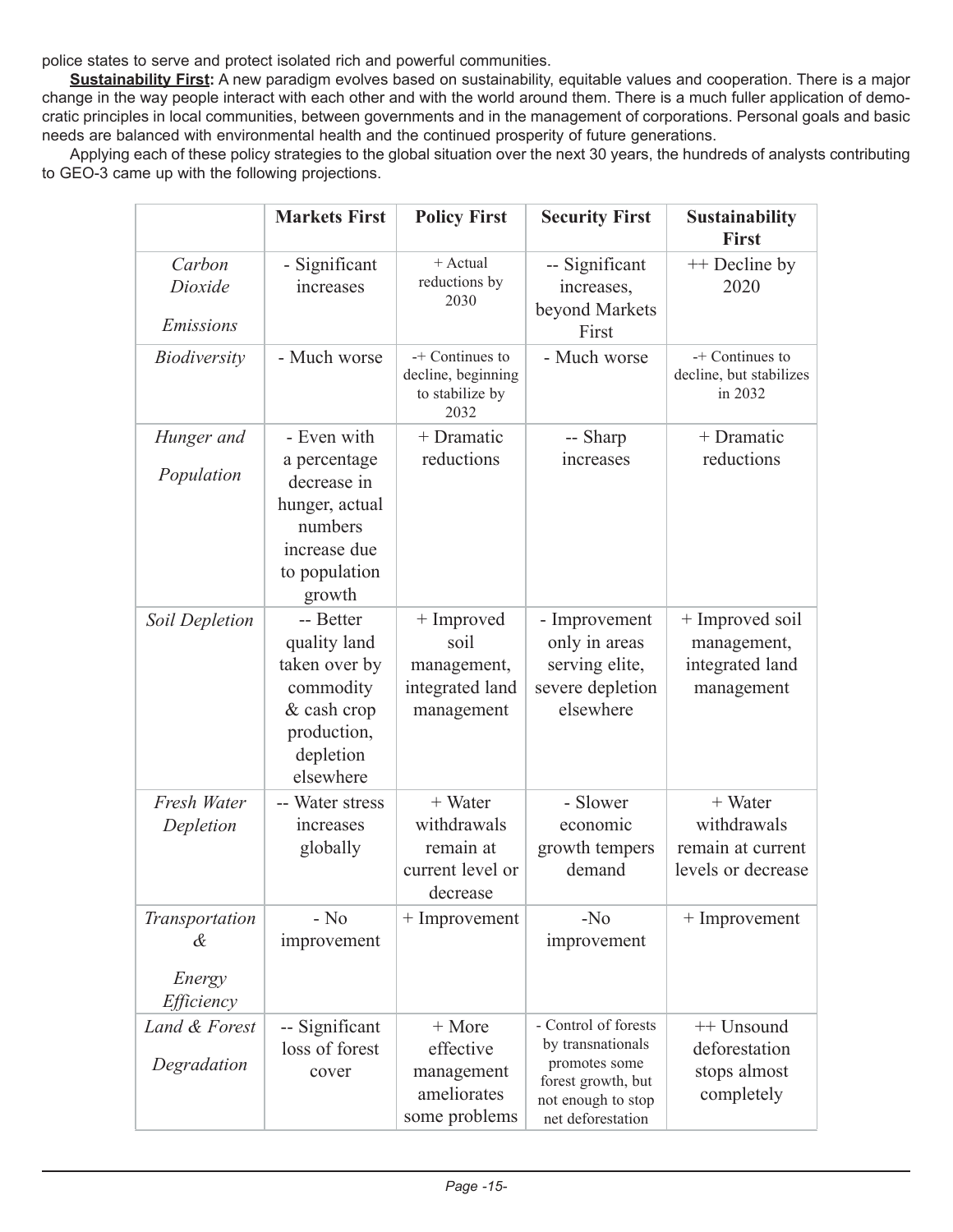| Fisheries                        | $-Fish$<br>populations<br>crash                | $+ Total$<br>collapse<br>averted | - Fishing highly<br>regulated, but<br>controlled<br>exploitation rises<br>to very high<br>levels | $++$ fish<br>and marine<br>mammals are<br>defended against<br>overexploitation |
|----------------------------------|------------------------------------------------|----------------------------------|--------------------------------------------------------------------------------------------------|--------------------------------------------------------------------------------|
| Marine &<br>Coastal<br>Pollution | -- Nitrogen<br>loading<br>increases<br>sharply | -+ Only small<br>increases       | -- increases<br>sharply except in<br>guarded areas                                               | -+ Only small<br>increases                                                     |
| Poverty &<br>Disparity           | - Increase                                     | + Decrease                       | -- Sharp increase                                                                                | ++ Largest<br>decrease                                                         |

Overall, the Markets First and Security First scenarios will likely prove untenable. Both of these scenarios will probably result in environmental and social meltdowns that could lead to the complete collapse of modern civilization. The Policy First scenario could prove to be a more viable option, though overregulation has the potential to derail the market economy entirely. Sustainability First would not only produce notable improvements in the health of the environment and pronounced decreases in poverty, it could also result in safe and hospitable communities where families can flourish and children will be nurtured.

#### **State of the World 2003**

Much of what is said in *State of the World 2003*, issued by the Worldwatch Institute23 is a repeat of data mentioned above in previous reports. The Worldwatch Institute is a highly respected organization founded in 1974 for the purpose of helping the world move toward an environmentally sustainable and socially just society. The Institute offers data and fact-based analysis on critical global issues and is consulted by governments, scientists, businesses and citizen groups.

The 2003 *State of the World* report reiterates the warnings covered earlier in this chapter. This publication warns that the more time that passes without remedial action, the greater the degree of misery and biological impoverishment that humanity will have to suffer. Most importantly, the report states that we have only one, or at most two, generations to resolve the situation.

#### **Energy Depletion-The Warning Being Whispered**

All of the warnings and reports mentioned above fail to take note of one impending crisis that will severely affect all of these other problems, and impact our world in only a few short years. This is the issue of energy depletion.

These reports are not to be blamed for this failure; the issue of energy depletion is hidden by false and misleading data from the energy industry and governmental regulatory agencies. And the issue is further obfuscated by economists and other well-wishers who refuse to face the problem, because it would mean that their pet economic models are flawed and worthless. Yet the threat of energy depletion is already beginning to have an impact on all of our lifestyles.

Beginning in the early 1990s, petroleum geologists and other energy specialists began sounding the alarm about energy depletion. Most of the early warnings were issued by retired petroleum geologists who were now able to speak freely about the approaching threat. They were either ignored or shouted down by critics using flawed data. Yet the energy depletion argument has slowly gained support as more authorities reach the same conclusions, and as their analysis of data has been perfected.

There is an unstated consensus that oil depletion will become an inescapable reality by 2010. And evidence is mounting that world oil production peaked in the year 2000 and has leveled off since then. By implication, rising energy demand will soon exceed oil production, and the result will be rising prices and limited capacity.

The end of the oil age could signal the collapse of technological civilization. There are those who believe that we are preparing to enter a period of social disintegration that would make the Dark Ages seem idyllic. There are warnings that once hydrocarbons fail, we will never again be able to achieve an industrial level of civilization. And hydrocarbon depletion will affect every other problem mentioned in this report, mostly for the worse.

#### **To Be Continued**

So you haven't heard about any of these scientific warnings or global assessment reports? Don't feel alone; in the United States, very few people have heard more than a passing comment on these issues. These reports have been buried under the sensational news of terrorist threats, school shootings and a flood of advertising exhorting us to buy, buy, buy our way to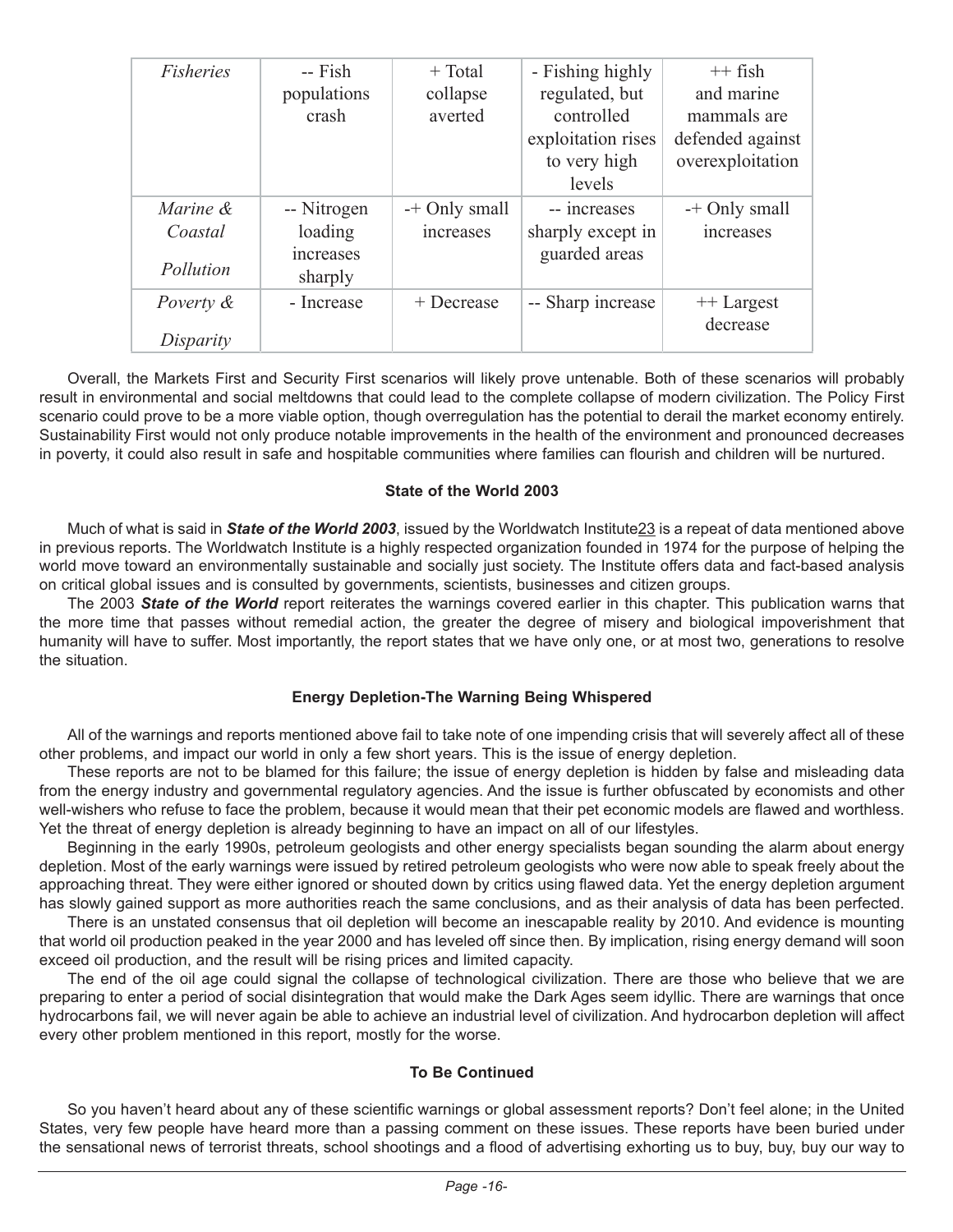#### a better world.

In the second half of this series, we will look at some of the reasons why these warnings have been underreported. And we will address the questions of why we are not doing anything about these impending crises and in what direction our leaders are taking us. Finally, we will look briefly at alternatives.

*[Part II of this series, which is already completed, will be published in two weeks. FTW has received many inquires about the publication of PART II of Michael Ruppert's series, "Beyond Bush". Completion of this special report was delayed by an unexpected illness. Please be assured that "Beyond Bush II", which so many have been asking for, will be completed. Thanks to all for your get-well messages and prayers. They have made a difference. – MCR]*

#### **Endnotes:**

1 **Population Growth, Resource Management and a Sustainable World**. Joint Statement of the Royal Society of London and the US National Academy of Sciences, 1992. Archived at http://www.dieoff.com/page7.htm

 $2$  Ibid. 3 Ibid.

4 **World Scientists' Warning to Humanity**. Union of Concerned Scientists, 11/18/1992. http://www.ucsusa.org/ucs/about/page.cfm?pageID=1009 5 Ibid.

6 Ibid.

7 Ibid.

8 **Joint Statement by 58 of the World's Scientific Academies.** US National Academy of Sciences, 10/27/1993. http://www4.nas.edu/iap/iaphome.nsf/ weblinks/SAIN-4XVKHY?OpenDocument  $9$  Ibid.

10 **Joint National Academy of Sciences and Royal Society Resolution: Towards Sustainable Consumption**. US National Academy of Sciences, 1997. http://www4.nas.edu/NAS/nashome.nsf/Multi+Database+Search/65F4E52642745F1485256709006FBD91?OpenDocument

11 Ibid.

12 **World Scientists' Call for Action**. Union of Concerned Scientists, December, 1997. http://www.ucsusa.org/ucs/about/page.cfm?pageID=1007

13 Ibid.

14 **Transition to Sustainability in the 21st Century: The Contribution of Science & Technology**. InterAcademy Panel, May 2000. http://www4.nas.edu/ iap/iaphome.nsf/weblinks/SAIN-4XVLCT?OpenDocument

 $15$  Ibid.

16 Ibid

17 Ibid.

18 **Guide to World Resources, 2000-2001: People & ecosystems; The Fraying Web of Life**. World Resources Institute, April 2000. http://wri.igc.org/wri/ wrr2000/

19 Eutrophication: A process whereby a body of water is choked by the presence of too many nutrients.

20 Ibid.

21 **Global Environmental Outlook-3**. United Nations Environment Programme, May 22 2002. http://www.grida.no/geo/geo3/

22 Ibid.

23 **State of the World 2003.** Worldwatch Institute, June 2003. http://www.worldwatch.org/pubs/sow/2003/

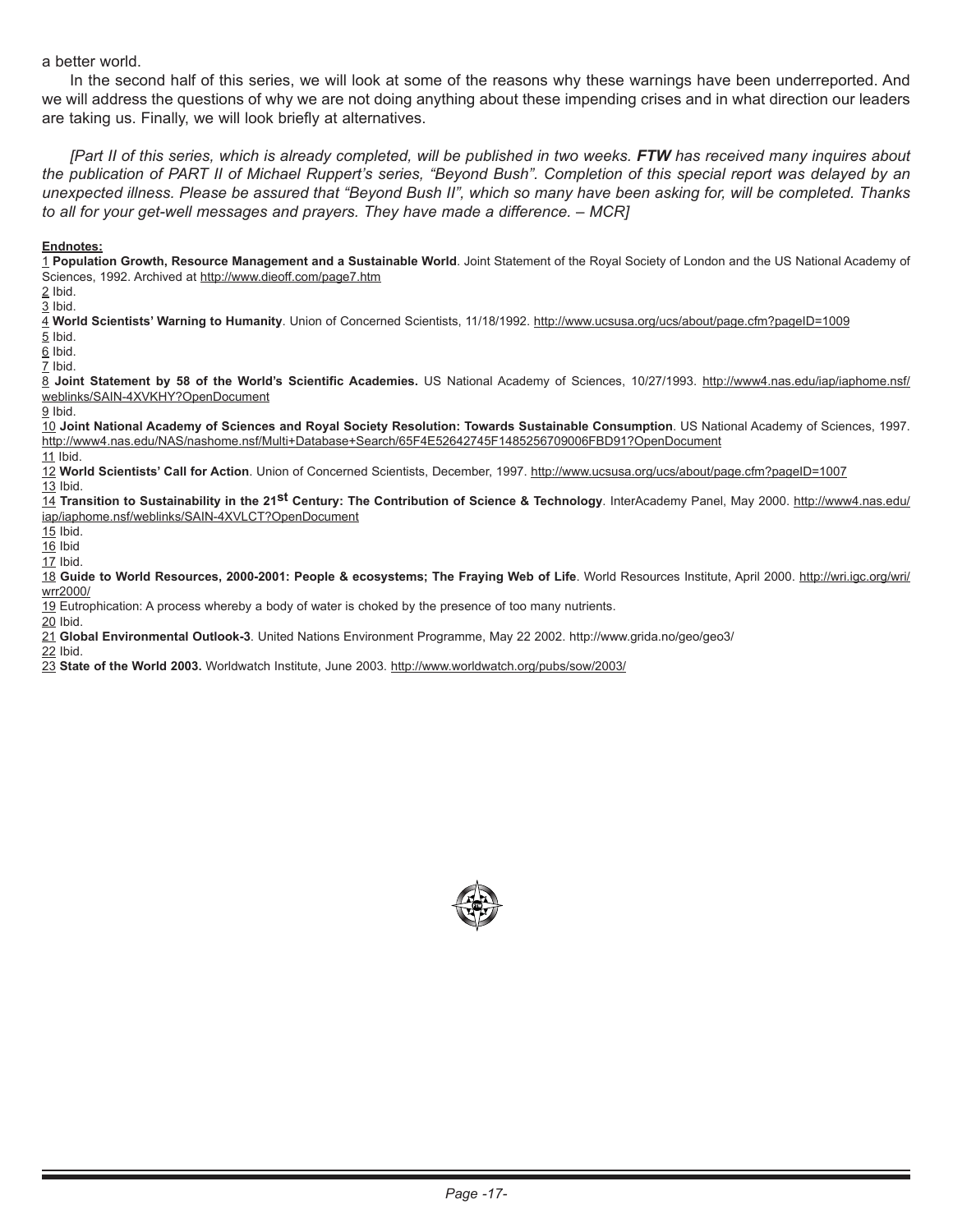#### *(continued from page 1, Behind The Blackout)*

*survival. He is a man of seeming contradictions by virtue of his opposition to the environmental movement on the one hand and his absolute dislike of energy deregulation in the 1990s on the other. There are very few who have interacted with him from any camp who doubt either his honesty or his sincerity. For that reason alone, what this insider has to say about the Northeast Power Grid collapse deserves our fullest attention. His words carry weight in Washington and around the world. Black Thursday was, he says, only the beginning.*

*FTW* interviewed Simmons via telephone from his home in Rockport, Maine on August 18, 2003

**FTW:** *What's the most important thing you want the American people to know about Black Thursday?*

**Simmons:** This blackout ought to be an incredible jolt telling us about a host of energy problems that are ultimately going to prevent any future economic growth. It's like people have been ignoring annoying phone calls and living in denial about a problem that won't go away. It's like the ghost of Enron calling. The event itself was astonishing. Senior people like Governor Pataki or the head of NERC [North American Electric Reliability Council] were asking how this could happen. But the problem was inevitable. The only thing we didn't know was when it would happen.

**FTW:** *What did happen?*

----------

**Simmons:** On a large scale what happened was deregulation. Deregulation destroyed excess capacity. Under deregulation, excess capacity was labeled as "massive glut" and removed from the system to cut costs and increase profits. Experience has taught us that weather is the chief culprit in events like this. The system needs to be designed for a 100-year cyclical event of peak demand. If you don't prepare for this, you are asking for a massive blackout. New plants generally aren't built unless they are mandated, and free markets don't make investments that give one percent returns. There was also no investment in new transmission lines.

Underlying all this is the fact that we have no idea how to store electricity. And every aspect of carrying capacity, from generators, to transmission lines, to the lines to and inside your house, has a rated capacity of x. When you exceed x, the lines melt. That's why we have fuse boxes and why power grids shut down. So we have now created a vicious cyclicality that progresses over time.

Another problem was that with deregulation, people thought that they could borrow from their neighbor. New York thought it could borrow from Vermont. Ohio thought that it could borrow from Michigan, etc. That works, but only up to the point where everyone needs to borrow at once and there's no place to go.

A second major reason is that decisions were made in the 1990s that all new generating plants were to be gas fired. We've had a natural gas summit this year and, as you know, I have been talking for some time about the natural gas cliff we are experiencing. Many thought that this winter would be deadly, and I have to say that it's just a miracle that we have replenished our gas stocks going into the cold months. This winter could have been a major disaster. We've seen a price collapse in natural gas to the five to eight dollar range (per thousand cubic feet) and the only reason that happened was throughout almost the entire summer there were only a handful of days when the temperature rose above eighty degrees anywhere. That was miraculous. It allowed us to prepare for the winter but we shouldn't be optimistic. One good hurricane that disrupts production, one blazing heat wave, one freezing winter after that and we're out of solutions.

#### **FTW:** *And natural gas too?*

**Simmons:** Well, I know you understand it, but people need to understand the concept of peaking and irreversible decline. It's a sharper issue with gas, which doesn't follow a bell curve but tends to fall off a cliff. There will always be oil and gas in the ground, even a million years from now. The question is, will you be a microbe to go down and eat the oil in small pockets at depths no one can afford or is able to drill to? Will you spend hundreds of thousands to drill a gas well that will run dry in a few months? All the big deposits have been found and exploited. There aren't going to be any dramatic new discoveries and the discovery trends have made this abundantly clear.

We are now in a box we should never have gotten into and it has very serious implications. We also see the inevitable issues that follow a major blackout: no water, no sewage, no gasoline. The gasoline issue is very important. Our gasoline stocks are at near all time lows. With the blackout, more than seven hundred thousand barrels per day of refinery capacity were shut down. People were told to boil their water. So what do they do, they go to their electric stove which isn't working. What then?

**FTW:** *Makes you wonder about France and the heat wave that has killed 5,000.*

**Simmons:** The only reason Europe was spared a far worse blackout than what hit the USA was that Europe barely uses air conditioning. In fact, even though America uses a lot of air conditioning some areas have become fairly efficient in the ways they use it. Quantitatively, we use more energy because there are more of us. But air conditioning is a relatively new experience in Ontario, Canada. Until recently Ontario had been a net energy exporter. They have a population of just over 12 million. With air conditioning in the last five years, Ontario became a net importer of electricity. Now, on just a normal hot summer day, Ontario's peak power use averages about 23,000 Gigawatts.

Texas, with a population of 25 million, set an all time record of 60,000 Gigawatts just a week before the blackout. The difference is that except for one tiny line running into Arkansas, Texas is self-contained for electricity. It's not tied to any other users. As we saw on Black Thursday, Ottawa was part of a whole interlocking system that had no place to go but down.

**FTW:** *So how big a factor was the weather?*

**Simmons:** It was THE factor in my opinion. To show much weather determines power use, in the week of August 3rd, the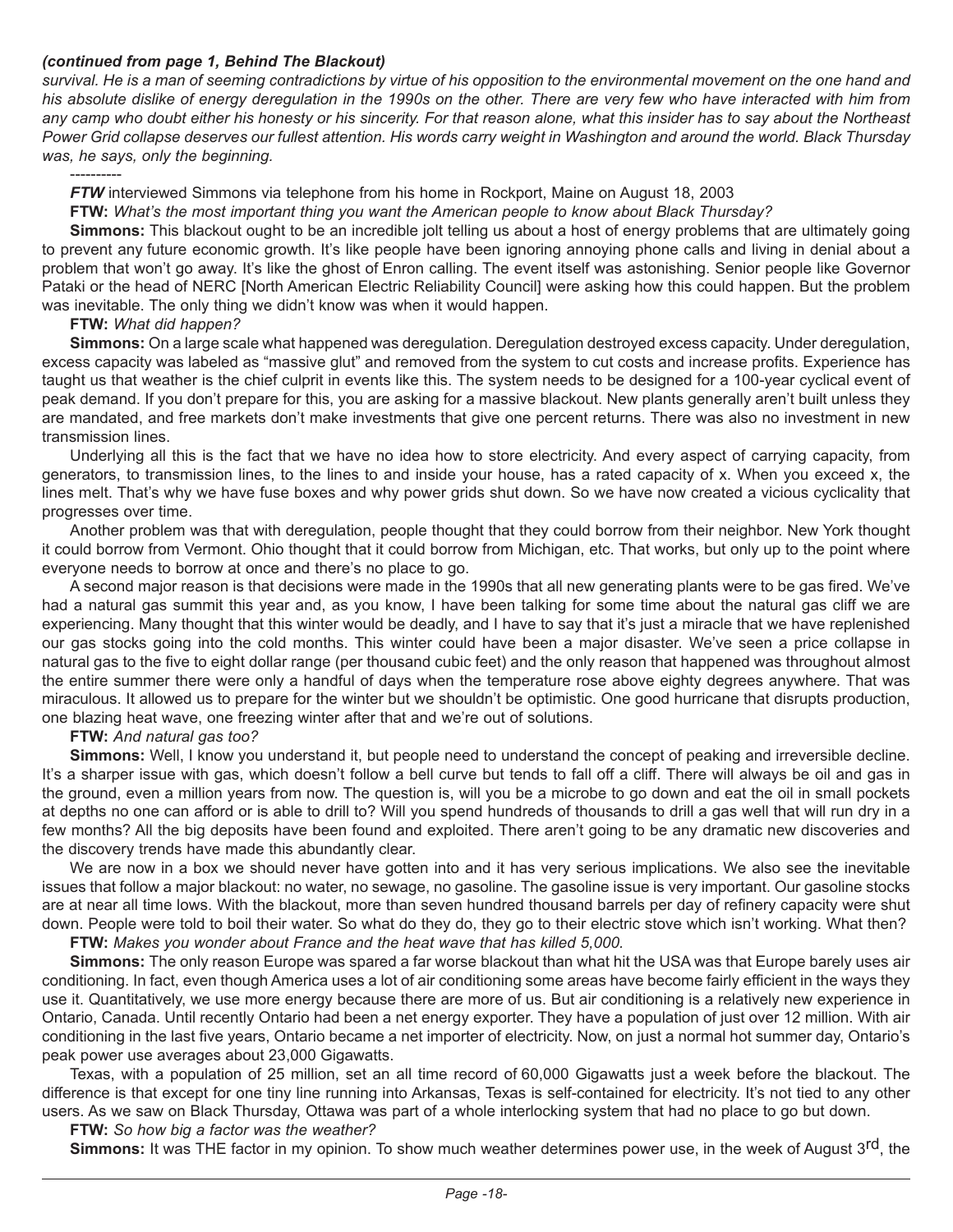US set an all-time national record for electricity use of 90,000 Gigawatts. The Mid-Atlantic States' use of power had jumped 29.5% over last year and 20% over just the previous four weeks. Why? The temperature had been as hot as we experienced on Black Thursday. If you want to compare it to vehicles and roadways, air conditioning is the interstate highway system and the Internet is the equivalent of SUVs. Everything that happened on August 14 started in the 17<sup>th</sup> hour. (5 PM at various local times). That's when everything is running at once: industrial, residential, and commercial. This is when demand peaks regardless of the weather. And we know that in hour 17 on that day the US experienced all-time peak energy use. That's when the system tripped out.

**FTW:** *So we have two basic camps saying that the problems are generating capacity and transmission lines, without addressing feedstock issues. What about the advocates for deregulation who argued that there would be more generating capacity as a result?*

**Simmons:** History answers that one. Following the 1965 blackout when NERC was created there was a mandate that publicly owned and regulated power providers had to build new plants. Every five years, ten per cent was added to the generating base. As deregulation was implemented in the 1990s, it was argued that it would open up vast quantities of energy in neighboring states. In the first five years of the decade, only four per cent capacity was added over the entire period. In the second five years, only two per cent was added.

In the summer of 1999, we had thirty consecutive power events which unleashed the single biggest construction boom in history which built 220 thousand megawatts of new plants at a capitalization cost of six to seven hundred thousand dollars per megawatt. Ninety-eight per cent of those plants were gas fired.

It was decided to use solely natural gas plants for several reasons. Coal fired plants took five to seven years to build. They are very dirty environmentally and the permit process is difficult. We have built on all the available hydroelectric sites we can build on. Nuclear is unpopular and expensive. Oil fired plants are remnants of the days when oil was cheap. Those days are not coming back because Peak Oil is with us now. Besides that, oil fired power plants are about the least efficient use of a barrel of oil that I can imagine. That left natural gas and the economists mistakenly presumed there would be large supplies. But natural gas plants were built with no supplies. Synthetic contracts were used, Enron-style, to sell gas futures when the gas didn't necessarily exist.

**FTW:** *Assuming that there was enough feed stock to run the new plants how much building are we talking about?*

**Simmons:** Each state would need to build forty to fifty per cent excess capacity. A forty per cent cushion merely provides the chance to withstand a day of high summer heat and the chance to grow by about 3% per year for three years.

**FTW:** *Yet even if we re-regulate there are still going to be problems with feed stock to power the plants. How serious is that?*

**Simmons:** Someone's going to be left holding the bag big time. If natural gas consumption surges in ten days of excessive heat then it would require almost a complete shutdown of industrial consumption to compensate and protect the grid. As I have been reporting for years now, there isn't going to be enough gas to run those plants, let alone new ones.

**FTW:** *You mean shut down the economy for ten days to keep people from cooking?*

**Simmons:** Yes.

**FTW***: Everyone keeps saying that ANWR (The Arctic Natural Wildlife Reserve) is the answer if we drill there. Is it?*

**Simmons:** ANWR is not "The Answer." However, it makes great sense to develop. Drilling there should not have a negative impact on the coastal plains of the Arctic. With great luck, it could create between 300,000 and possibly up to 1.5 million barrels of oil a day and lots of natural gas that could last a decade or two. But this does not become the sole answer. On the other hand, if ANWR is kept off limits, it becomes no answer.

**FTW:** *What about imports of natural gas from overseas? Russia and Indonesia have huge reserves; Canada, as the Canadians are painfully aware, is almost depleted when it comes to natural gas.*

**Simmons:** Indonesia's gas fields are very old. Its Natuna gas fields, a source of stranded gas that gets discussed all the time has 95% CO2 and apparently costs about \$40 billion to develop a mere 1 bcf/day of dry gas. Russia has four old fields that make up over 80% of their gas supply and they all are in decline. Canada's decline problems are as serious as the US.

**FTW:** *Windmills? Solar?*

Simmons: There's no way they can replace even a portion of hydrocarbon energy.

**FTW:** *Reducing consumption?*

**Simmons:** Reducing consumption has to happen, but many of the favorite conservation concepts make little overall difference. The big conservation changes end up being steps, like a ban on using electricity to either heat water or melt metals and instead, always using the "burner tip of natural gas". The latter is vastly more efficient, the energy savings are enormous and we need lower ceilings and smaller rooms. We need mass transit, and to eliminate traffic congestion. Finally, we need a way to keep people from using air-conditioning when the weather gets really muggy and hot at same time. The strain this puts on our grid is too overwhelming.

We also must begin to use our current discretionary power during the nighttime. All of theses steps are hard to implement but they make a difference.

**FTW:** *What is the solution?*

**Simmons:** I don't think there is one… The solution is to pray. Pray for mild weather and a mild winter. Pray for no hurricanes and to stop the erosion of natural gas supplies. Under the best of circumstances, if all prayers are answered there